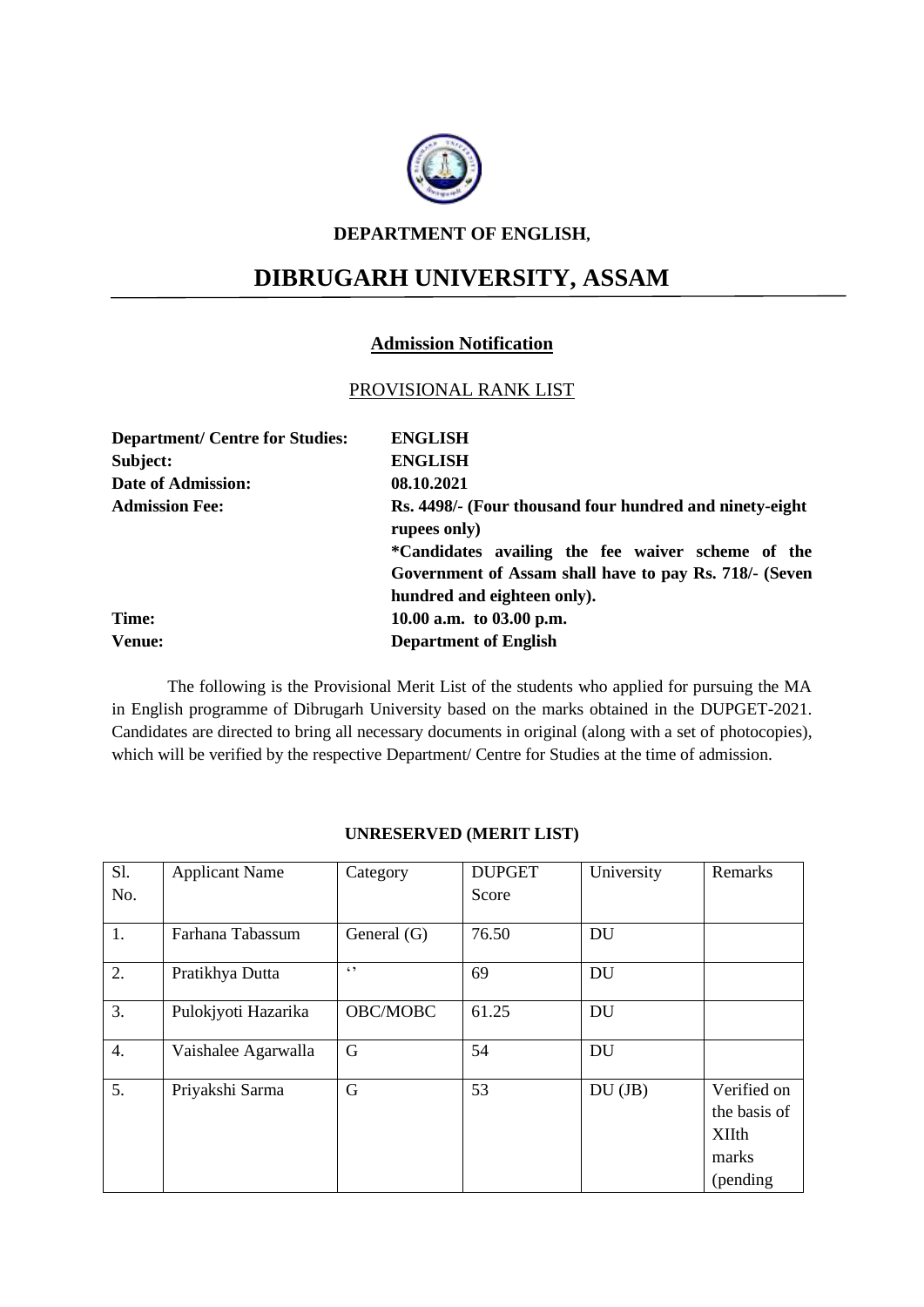|     |                |             |       |                            | submission<br>of BA<br>marksheet)<br>XIIth 86.60                                                                    |
|-----|----------------|-------------|-------|----------------------------|---------------------------------------------------------------------------------------------------------------------|
| 6.  | Ankur Bailung  | OBC/MOBC    | 53    | DU                         | Verified on<br>the basis of<br><b>XIIth</b><br>marks<br>(pending<br>submission<br>of BA<br>marksheet)<br>XIIth 67.8 |
| 7.  | Ananya Paul    | G           | 51.50 | <b>DU</b>                  |                                                                                                                     |
| 8.  | Plabita Phukon | OBC/MOBC    | 51.25 | DU                         | Verified on<br>the basis of<br><b>XIIth</b><br>marks<br>(pending<br>submission<br>of BA<br>marksheet)<br>XIIth 93   |
| 9.  | Anamika Tamuli | G           | 51.25 | $DU(JB)$                   | Verified on<br>the basis of<br><b>XIIth</b><br>marks<br>(pending<br>submission<br>of BA<br>marksheet)<br>XIIth 85.6 |
| 10. | Mitali Bora    | OBC/MOBC    | 48.25 | <b>DU</b>                  |                                                                                                                     |
| 11. | Priyanka Bora  | $\mathbf G$ | 46    | $\mathop{\rm DU}\nolimits$ | Verified on<br>the basis of<br><b>XIIth</b><br>marks<br>(pending<br>submission<br>of $\mathbf{BA}$<br>marksheet)    |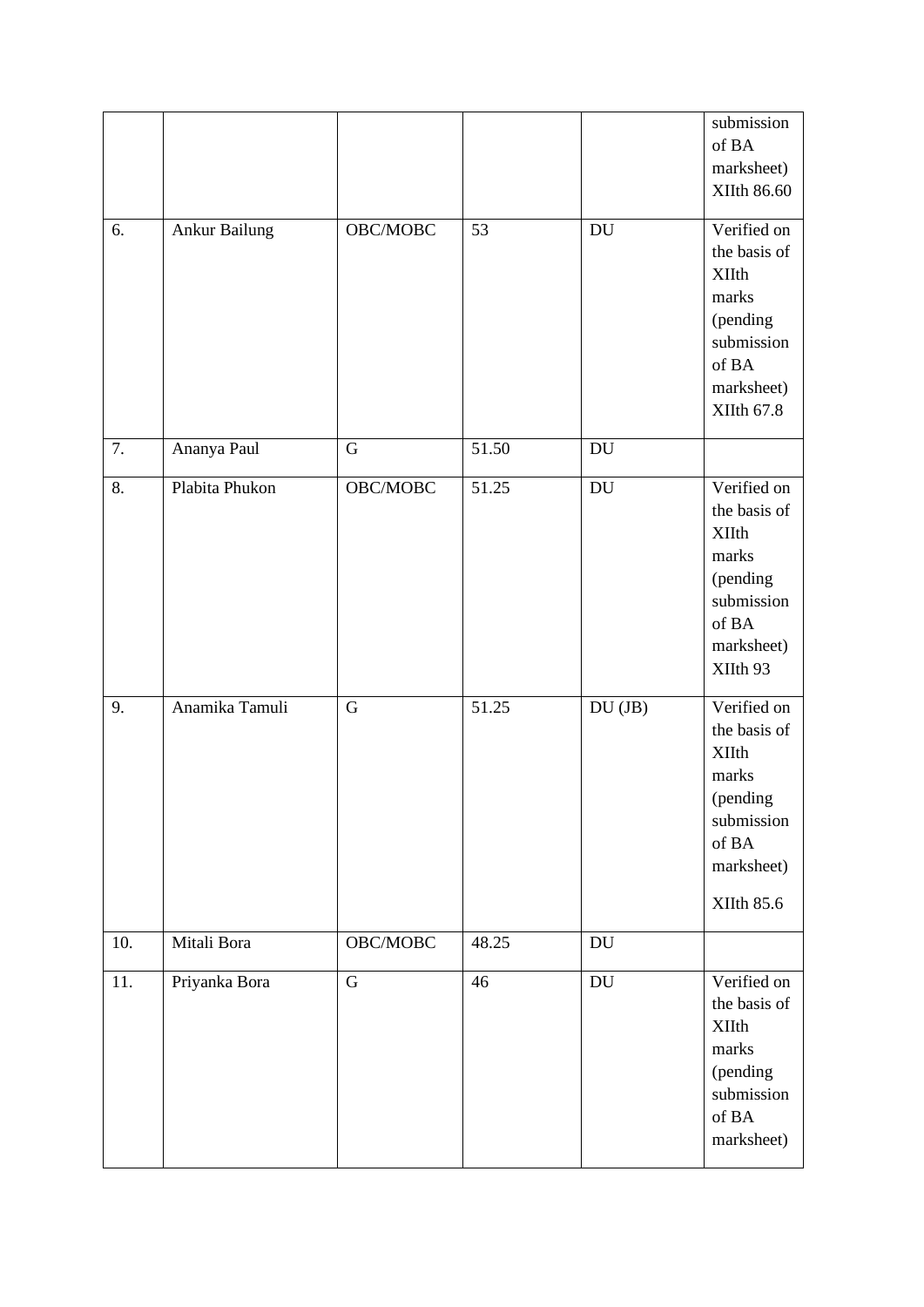|     |                    |                     |       |                            | XIIth 88                                                                                                                   |
|-----|--------------------|---------------------|-------|----------------------------|----------------------------------------------------------------------------------------------------------------------------|
| 12. | Sanjivanee Sharma  | OBC/MOBC<br>(?)     | 46    | DU                         | Verified on<br>the basis of<br><b>XIIth</b><br>marks<br>(pending<br>submission<br>of BA<br>marksheet)<br><b>XIIth 78.2</b> |
| 13. | Chayanika Bora     | $\mathrm{OBC/MOBC}$ | 44    | $\mathop{\rm DU}\nolimits$ |                                                                                                                            |
| 14. | Anindita Gogoi     | OBC/MOBC            | 43.25 | DU                         | Verified on<br>the basis of<br><b>XIIth</b><br>marks<br>(pending<br>submission<br>of BA<br>marksheet)<br><b>XIIth 76.6</b> |
| 15. | Anwesha Boruah     | OBC/MOBC            | 43.25 | DU                         | Verified on<br>the basis of<br><b>XIIth</b><br>marks<br>(pending<br>submission<br>of BA<br>marksheet)<br>XIIth 70          |
| 16. | Aakangkhya Kashyap | G                   | 42.75 | DU                         |                                                                                                                            |
| 17. | Shelly Virdi       | ${\bf G}$           | 42.50 | DU                         |                                                                                                                            |
| 18. | Saif Ali           | General (G)         | 41.50 | DU                         |                                                                                                                            |
| 19. | Pallabi Kar        | OBC/MOBC            | 40.75 | $\mathop{\rm DU}\nolimits$ | Verified on<br>the basis of<br><b>XIIth</b><br>marks<br>(pending<br>submission<br>of BA<br>marksheet)<br>XIIth 87          |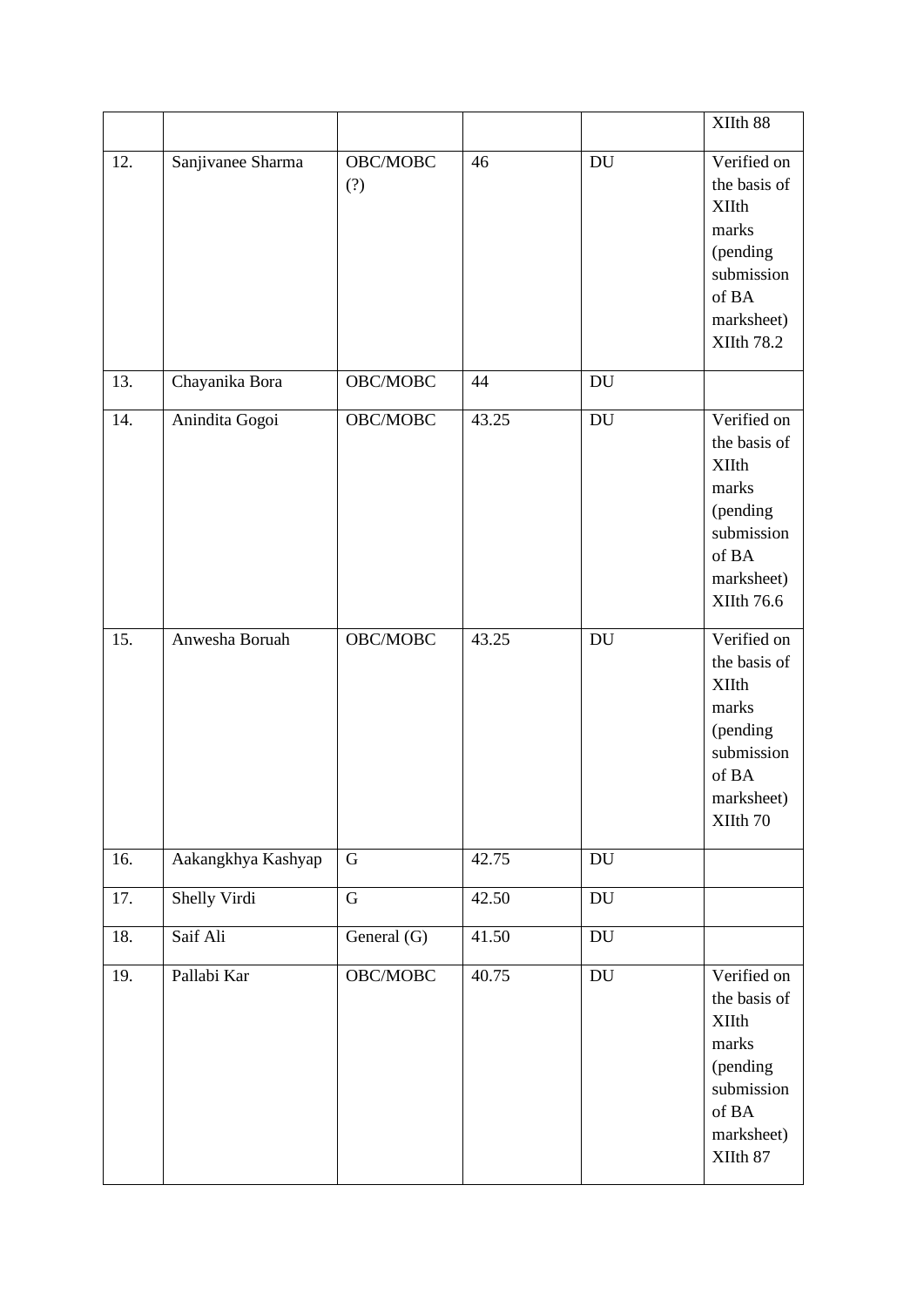## **OBC/MOBC (MERIT LIST)**

| Sl. No. | Applicant<br>Name         | Category | <b>DUPGET</b><br>Score | University | Remarks                                                                                                                    |
|---------|---------------------------|----------|------------------------|------------|----------------------------------------------------------------------------------------------------------------------------|
| 1.      | Priyanka<br>Koiry         | OBC/MOBC | 40.75                  | $DU$ (JB)  | Verified on<br>the basis of<br><b>XIIth</b><br>marks<br>(pending<br>submission<br>of BA<br>marksheet)<br><b>XIIth 72.4</b> |
| 2.      | Pronit<br>Protim<br>Gogoi | OBC/MOBC | 39.75                  | <b>DU</b>  |                                                                                                                            |
| 3.      | Pranali<br>Boruah         | OBC/MOBC | 39.25                  | <b>DU</b>  |                                                                                                                            |

# **SC (MERIT LIST)**

| Sl. No. | Applicant<br>Name | Category  | <b>DUPGET</b><br>Score | University | Remarks |
|---------|-------------------|-----------|------------------------|------------|---------|
|         | Ridisha Das       | SC        | 36                     | DU         |         |
| ٠.      | Simran Das        | <b>SC</b> | 28.75                  | $DU$ (JB)  |         |

#### **ST(P) (MERIT LIST)**

| Sl. No. | Applicant      | Category | <b>DUPGET</b> | University | Remarks |
|---------|----------------|----------|---------------|------------|---------|
|         | Name           |          | Score         |            |         |
|         |                |          |               |            |         |
| 1.      | Nirmali Saikia | ST(P)    | 34            | DU         |         |
| 2.      | Devashree      | ST(P)    | 32.25         | <b>DU</b>  |         |
|         | Borah          |          |               |            |         |
| 3.      | Rahul Pegu     | ST(P)    | 29            | <b>DU</b>  |         |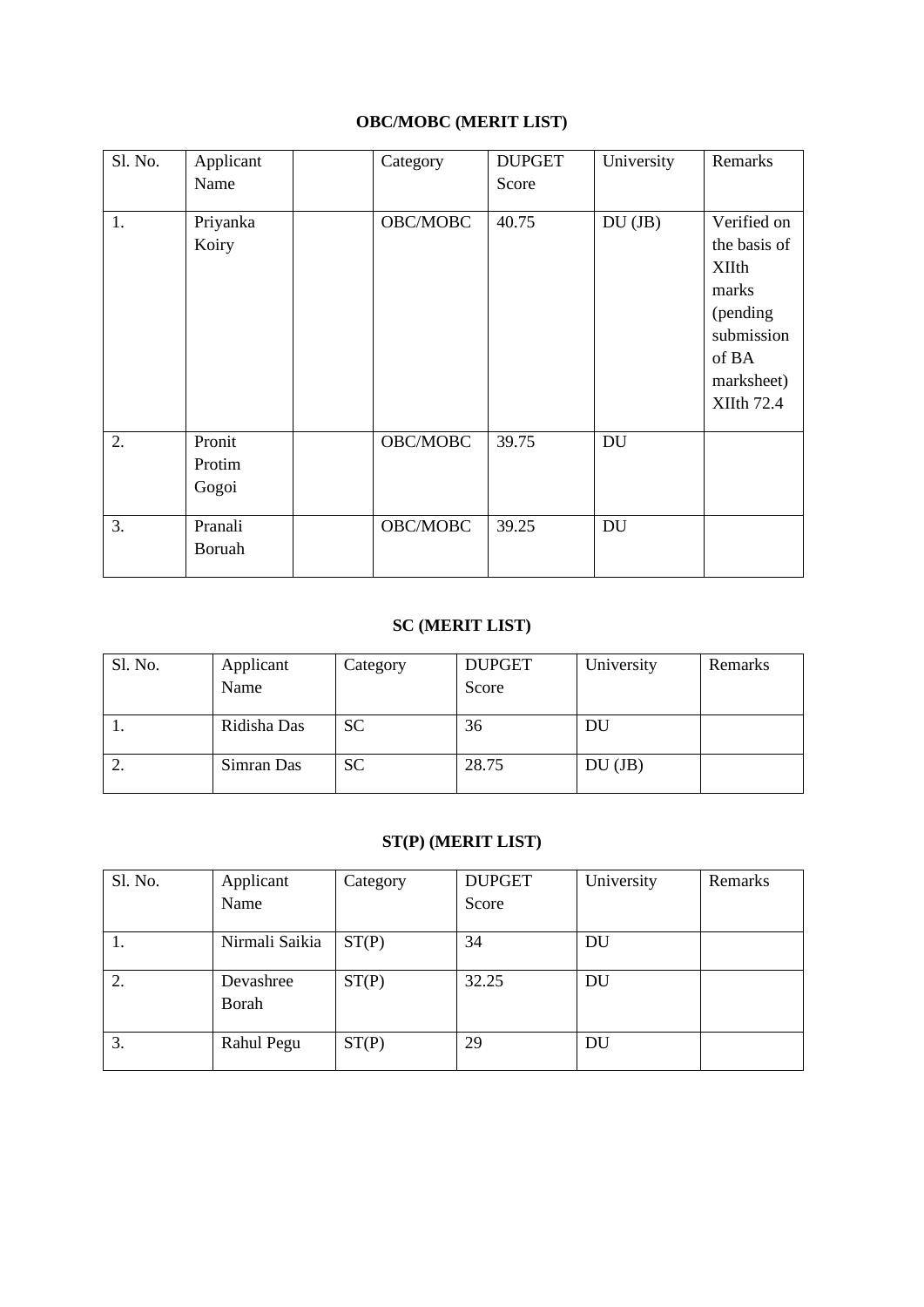## **ST(H) (MERIT LIST)**

| Sl. No. | Applicant<br>Name   | Category | <b>DUPGET</b><br>Score | University | Remarks                                                                                                           |
|---------|---------------------|----------|------------------------|------------|-------------------------------------------------------------------------------------------------------------------|
| 1.      | Kaberi Borah        | ST(H)    | 17.50                  | DU         | Verified on<br>the basis of<br>XIIth marks<br>(pending<br>submission<br>of BA<br>marksheet)<br><b>XIIth 81.20</b> |
| 2.      | Anjunika<br>Tissopi | ST(H)    | 17.50                  | <b>DU</b>  | Verified on<br>the basis of<br>XIIth marks<br>(pending<br>submission<br>of BA<br>marksheet)<br><b>XIIth 49.40</b> |

#### **EWS (MERIT LIST)**

| Sl. No. | Applicant    | Category      | <b>DUPGET</b> | University | Remarks |
|---------|--------------|---------------|---------------|------------|---------|
|         | Name         |               | Score         |            |         |
|         |              |               |               |            |         |
| 1.      | Lucky Kalita | General $(G)$ | 35.25         | DU         |         |
|         |              |               |               |            |         |
| 2.      | Ankita Dhar  | G             | 35            | DU         |         |
|         |              |               |               |            |         |
| 3.      | Manashi      | G             | 33.75         | <b>DU</b>  |         |
|         | Baruah       |               |               |            |         |
|         |              |               |               |            |         |

# **CENTRAL QUOTA**

| Sl. No. | Applicant     | Seats allotted | <b>DUPGET</b> | University | Remarks |
|---------|---------------|----------------|---------------|------------|---------|
|         | Name          | under          | Score         |            |         |
|         |               |                |               |            |         |
| 1.      | Tonmoy        | Matak          | 33.75         | <b>DU</b>  |         |
|         | Chetia        | Community      |               |            |         |
|         |               |                |               |            |         |
| 2.      | Runtun        | Moran          | 28.25         | <b>DU</b>  |         |
|         | Moran         | Community      |               |            |         |
|         |               |                |               |            |         |
| 3.      | Nayana Saikia | <b>NSS</b>     | 14            | <b>DU</b>  |         |
|         |               |                |               |            |         |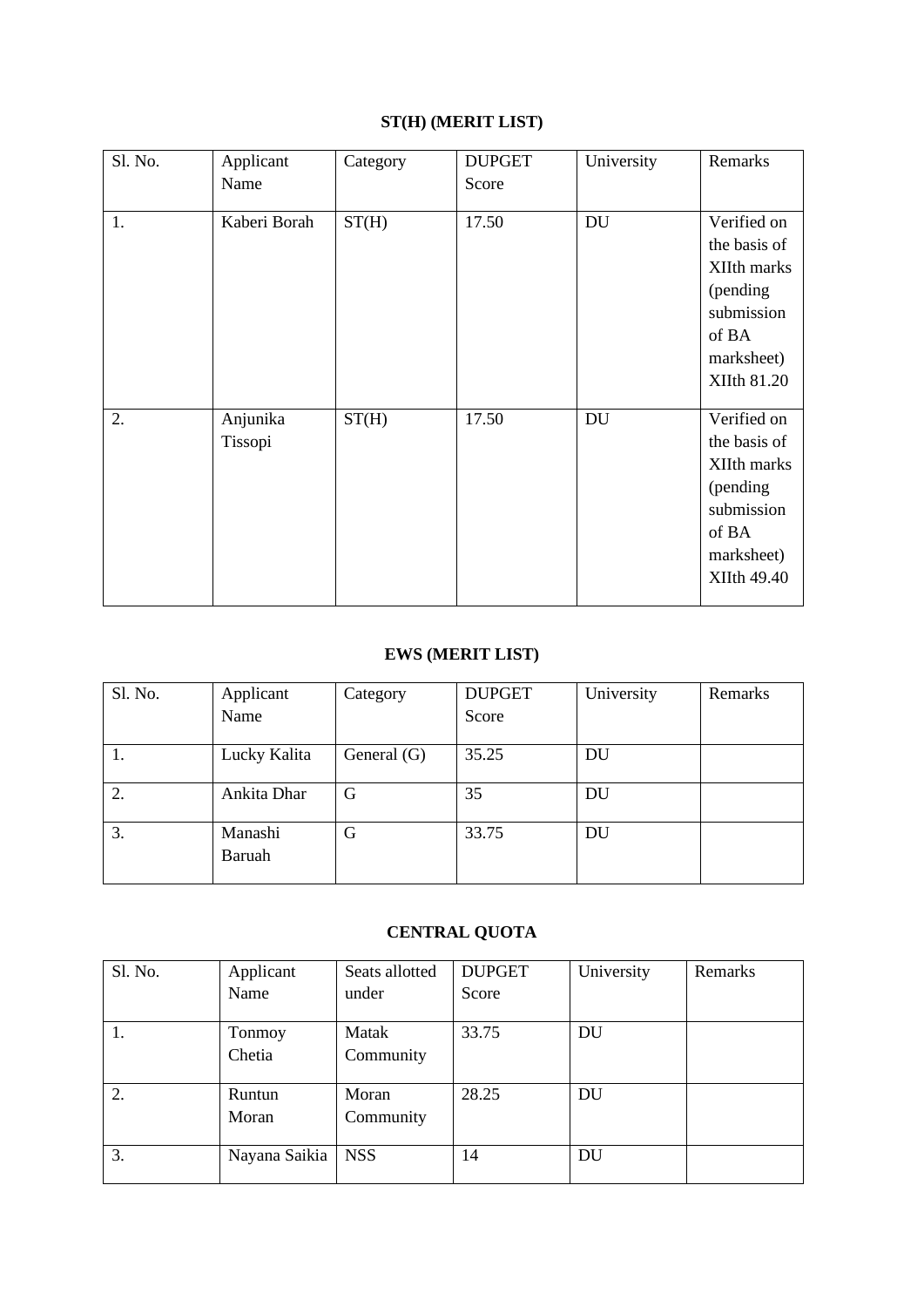**The Seats remaining vacant after Admission of the eligible candidates from the Provisional Merit List shall be filled up from the List of eligible Waitlisted Candidates (below) on the same day, i.e. on 08.10.2021 (from 2:30 p.m. onwards). This Information modifies the Schedule Notification of the DUPGET 2021 Result vide Memo No. DU/DR-A/DUPGET 21/1130 dated 04.10.2021.**

| Sl. | <b>Applicant Name</b> | Category    | <b>DUPGET</b> | University                 | Remarks           |
|-----|-----------------------|-------------|---------------|----------------------------|-------------------|
| No. |                       |             | Score         |                            |                   |
|     |                       |             |               |                            |                   |
| 1.  | Priyanka Koiry        | OBC/MOBC    | 40.75         | $DU$ (JB)                  | Verified on       |
|     |                       |             |               |                            | the basis of      |
|     |                       |             |               |                            | <b>XIIth</b>      |
|     |                       |             |               |                            | marks             |
|     |                       |             |               |                            | (pending          |
|     |                       |             |               |                            | submission        |
|     |                       |             |               |                            | of BA             |
|     |                       |             |               |                            | marksheet)        |
|     |                       |             |               |                            | <b>XIIth 72.4</b> |
| 2.  | Basabi Sarma          | G           | 40            | $\mathbf{D}\mathbf{U}$     |                   |
|     |                       |             |               |                            |                   |
| 3.  | Pronit Protim Gogoi   | OBC/MOBC    | 39.75         | DU                         |                   |
| 4.  | Pranali Boruah        | OBC/MOBC    | 39.25         | $\mathbf{D}\mathbf{U}$     |                   |
|     |                       |             |               |                            |                   |
| 5.  | Krishikainya Sharma   | $\mathbf G$ | 38.50         | $\mathop{\rm DU}\nolimits$ |                   |
| 6.  | Rinki Das             | G(?)        | 38.25         | DU                         | Verified on       |
|     |                       |             |               |                            | the basis of      |
|     |                       |             |               |                            | <b>XIIth</b>      |
|     |                       |             |               |                            | marks             |
|     |                       |             |               |                            | (pending          |
|     |                       |             |               |                            | submission        |
|     |                       |             |               |                            | of BA             |
|     |                       |             |               |                            | marksheet)        |
|     |                       |             |               |                            | XIIth 90.33       |
| 7.  | Parishmita Mohan      | OBC/MOBC    | 38.25         | <b>DU</b>                  | Verified on       |
|     |                       |             |               |                            |                   |
|     |                       |             |               |                            | the basis of      |
|     |                       |             |               |                            | <b>XIIth</b>      |
|     |                       |             |               |                            | marks             |
|     |                       |             |               |                            | (pending          |
|     |                       |             |               |                            | submission        |
|     |                       |             |               |                            | of $\mathbf{BA}$  |
|     |                       |             |               |                            | marksheet)        |

#### **UNRESERVED (WAITING LIST)**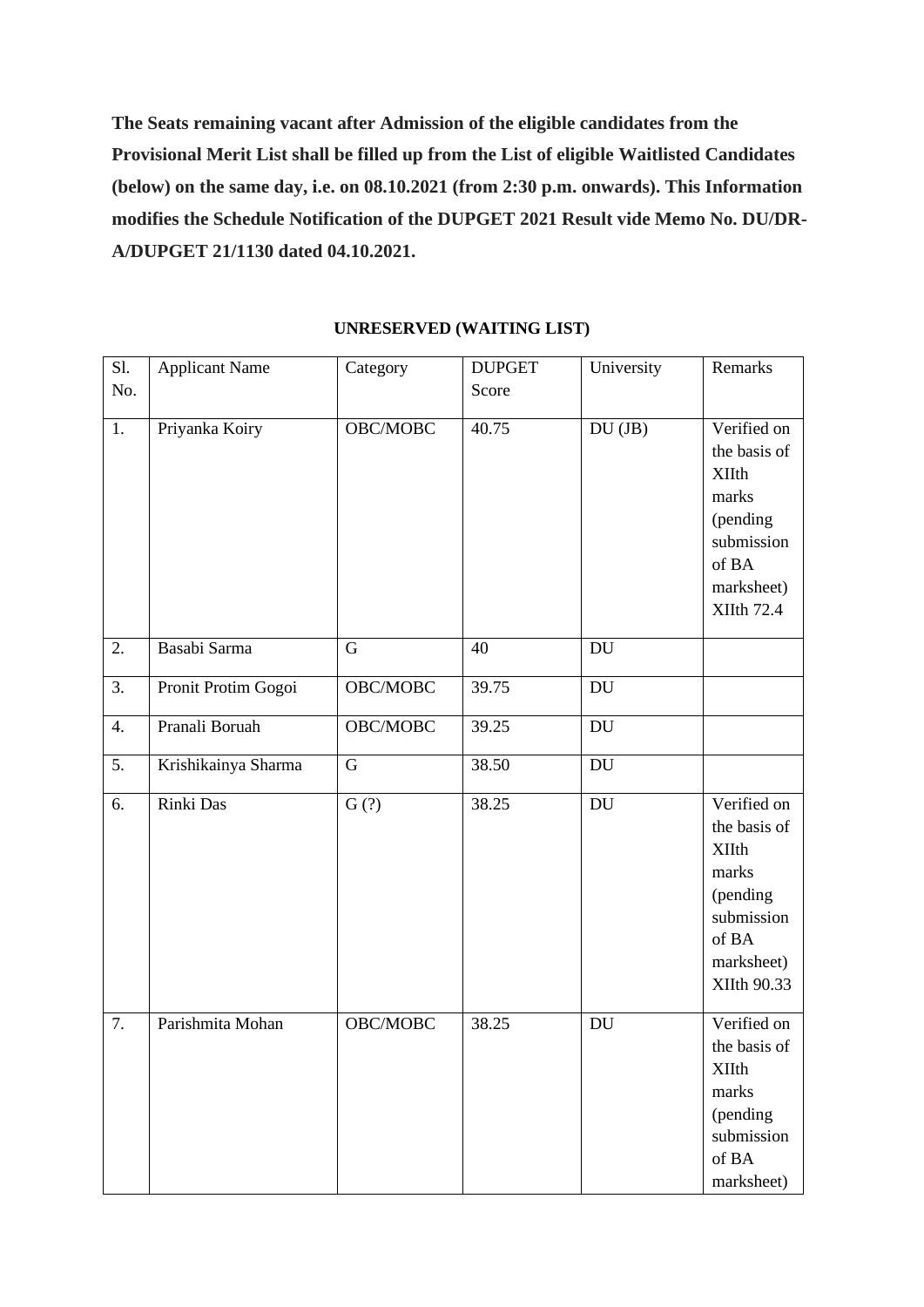|     |                   |                     |       |                            | <b>XIIth 84.4</b>                                                                                                    |
|-----|-------------------|---------------------|-------|----------------------------|----------------------------------------------------------------------------------------------------------------------|
| 8.  | Pratibha Neog     | G(?)                | 38.25 | DU                         | Verified on<br>the basis of<br><b>XIIth</b><br>marks<br>(pending<br>submission<br>of BA<br>marksheet)<br>XIIth 82.40 |
| 9.  | Arfi Begum        | $\mathbf G$         | 38.25 | $\operatorname{DU}$        | Verified on<br>the basis of<br><b>XIIth</b><br>marks<br>(pending<br>submission<br>of BA<br>marksheet)<br>XIIth 69.38 |
| 10. | Kabyashree Chetia | OBC/MOBC            | 37.75 | DU                         |                                                                                                                      |
| 11. | Ragini Sarmah     | $\mathbf G$         | 37    | DU                         | Verified on<br>the basis of<br><b>XIIth</b><br>marks<br>(pending<br>submission<br>of BA<br>marksheet)<br>XIIth 86    |
| 12. | Dikshita Phukan   | $\mathbf G$         | 37    | DU (JB)                    | Verified on<br>the basis of<br><b>XIIth</b><br>marks<br>(pending<br>submission<br>of BA<br>marksheet)<br>XIIth 80.40 |
| 13. | Garima Borah      | $\mathbf G$         | 36.50 | DU                         |                                                                                                                      |
| 14. | Nishrita Dutta    | $\mathrm{OBC/MOBC}$ | 36.25 | $\mathop{\rm DU}\nolimits$ |                                                                                                                      |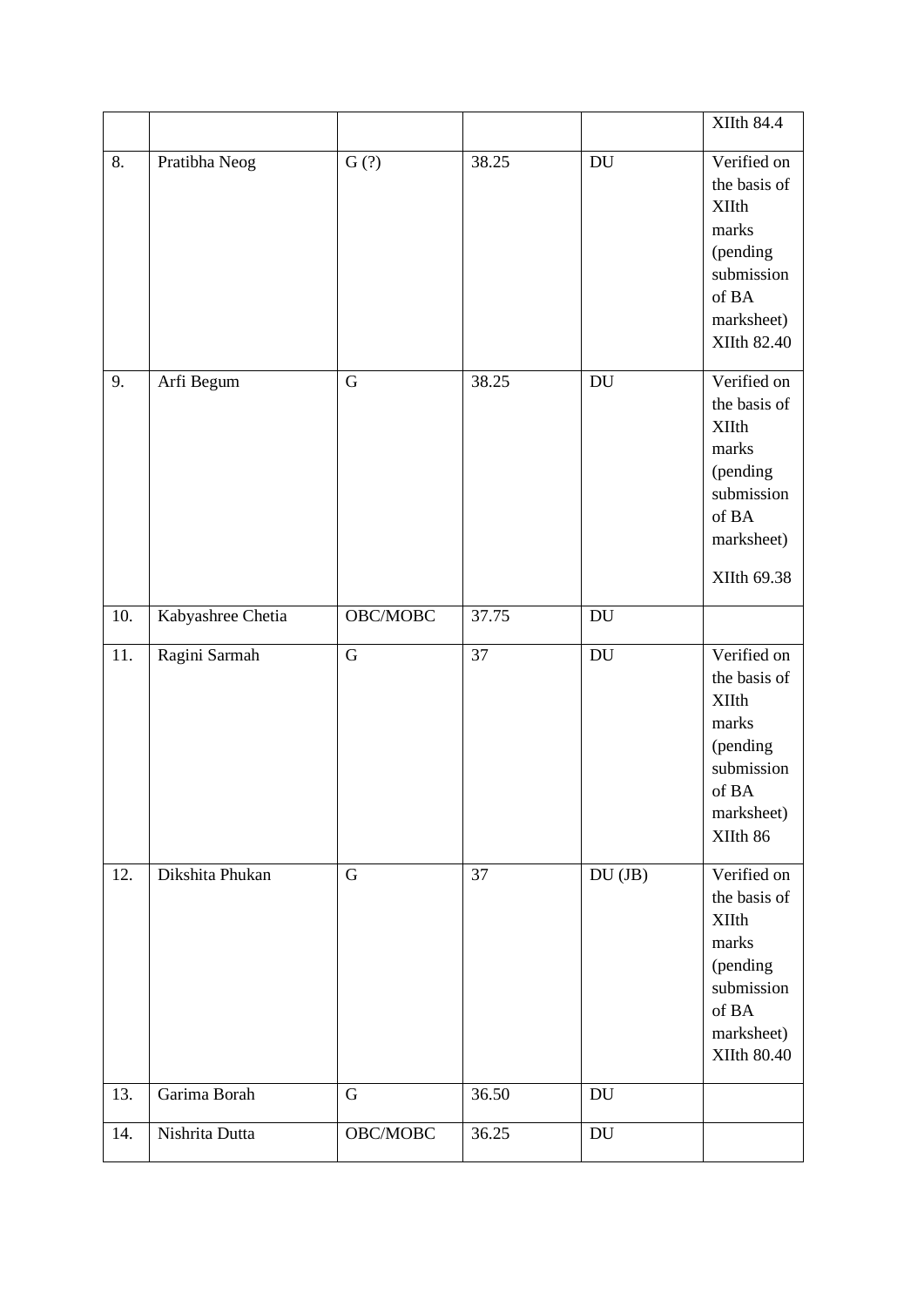| 15. | Rimpi Begum        | OBC/MOBC    | 36    | $\operatorname{DU}$ | Verified on<br>the basis of<br><b>XIIth</b><br>marks<br>(pending<br>submission<br>of BA<br>marksheet)<br><b>XIIth 88.4</b> |
|-----|--------------------|-------------|-------|---------------------|----------------------------------------------------------------------------------------------------------------------------|
| 16. | Parishmita Roy     | $\mathbf G$ | 36    | DU                  | Verified on<br>the basis of<br><b>XIIth</b><br>marks<br>(pending<br>submission<br>of BA<br>marksheet)<br>XIIth 82          |
| 17. | Ridisha Das        | <b>SC</b>   | 36    | DU                  | Verified on<br>the basis of<br><b>XIIth</b><br>marks<br>(pending<br>submission<br>of BA<br>marksheet)<br>XIIth 66.6        |
| 18. | Anwesha Baruah     | $\mathbf G$ | 35.75 | $DU$ (JB)           |                                                                                                                            |
| 19. | Ashapurna Gogoi    | OBC/MOBC    | 35.50 | DU                  | Verified on<br>the basis of<br><b>XIIth</b><br>marks<br>(pending<br>submission<br>of BA<br>marksheet)<br><b>XIIth 92.8</b> |
| 20. | Shravani Choudhury | $\mathbf G$ | 35.50 | <b>DU</b>           | Verified on<br>the basis of<br><b>XIIth</b><br>marks<br>(pending<br>submission<br>of BA                                    |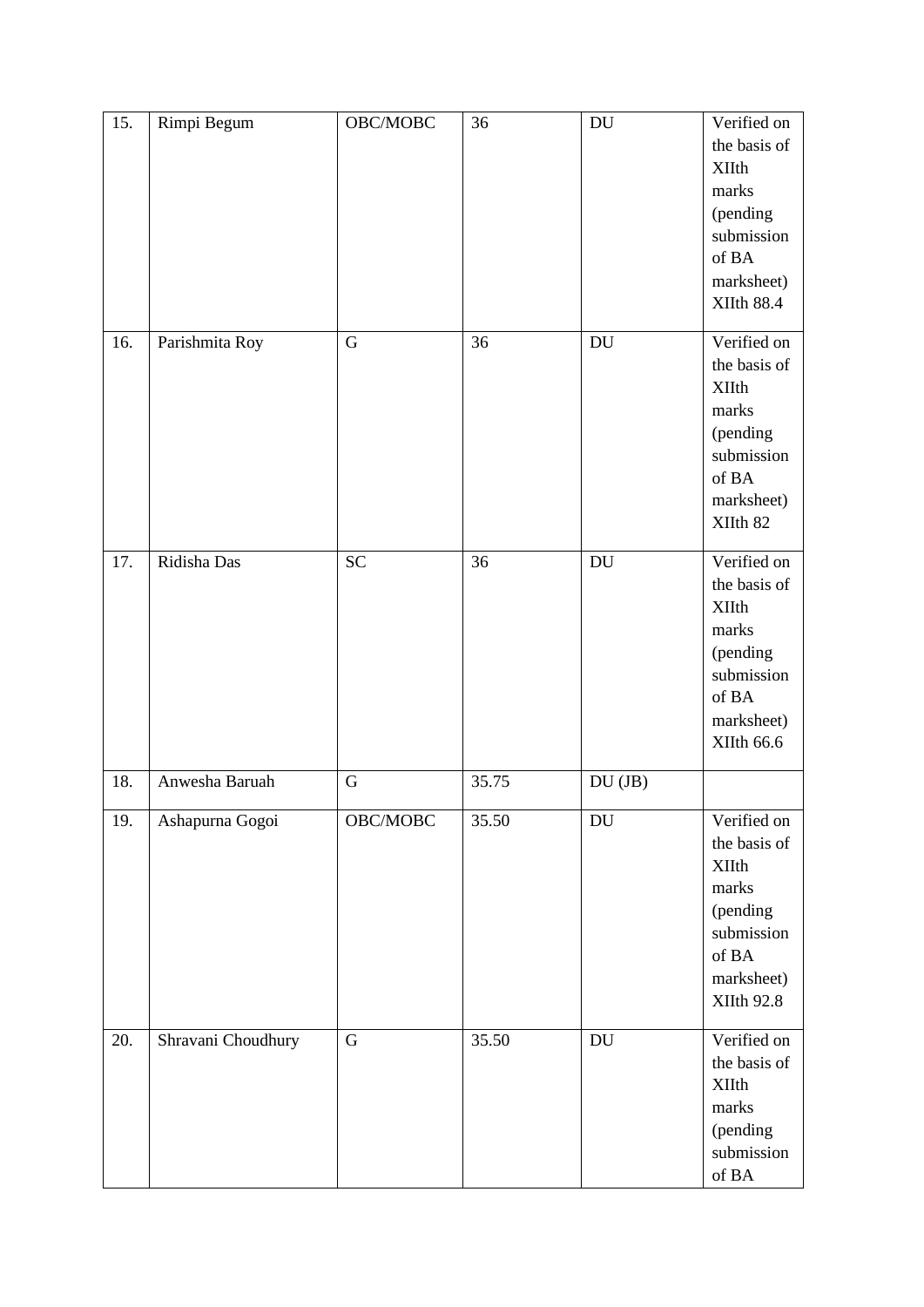|     |                |                |       |                            | marksheet)<br>XIIth 86                                                                                                      |
|-----|----------------|----------------|-------|----------------------------|-----------------------------------------------------------------------------------------------------------------------------|
| 21. | Gourangi Borah | OBC/MOBC       | 35.25 | $\mathop{\rm DU}\nolimits$ | Verified on<br>the basis of<br><b>XIIth</b><br>marks<br>(pending<br>submission<br>of BA<br>marksheet)<br><b>XIIth 88.20</b> |
| 22. | Lucky Kalita   | $\overline{G}$ | 35.25 | $\mathop{\rm DU}\nolimits$ | Verified on<br>the basis of<br><b>XIIth</b><br>marks<br>(pending<br>submission<br>of BA<br>marksheet)<br>XIIth 79           |
| 23. | Ankita Dhar    | $\overline{G}$ | 35    | $\mathop{\rm DU}\nolimits$ | Verified on<br>the basis of<br><b>XIIth</b><br>marks<br>(pending<br>submission<br>of BA<br>marksheet)<br><b>XIIth 87.2</b>  |
| 24. | Jimamoni Gogoi | OBC/MOBC       | 35    | $DU$ $JB$ )                | Verified on<br>the basis of<br><b>XIIth</b><br>marks<br>(pending<br>submission<br>of BA<br>marksheet)<br>XIIth 83.2         |
| 25. | Krishna Saikia | OBC/MOBC       | 35    | $\mathop{\rm DU}\nolimits$ | Verified on<br>the basis of<br><b>XIIth</b><br>marks<br>(pending<br>submission                                              |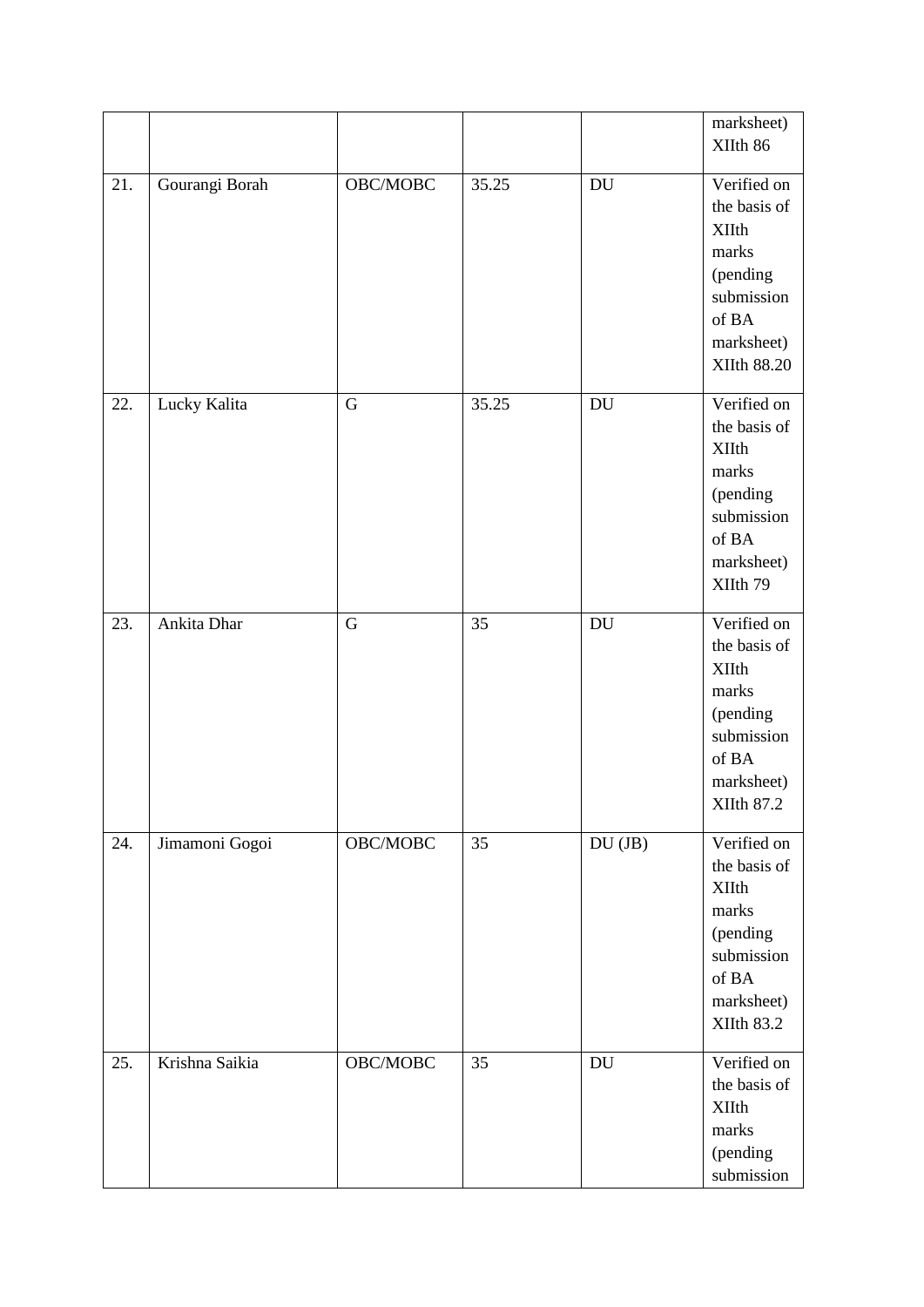|     |                  |                     |       |                            | of BA<br>marksheet)<br>XIIth 76                                                                                      |
|-----|------------------|---------------------|-------|----------------------------|----------------------------------------------------------------------------------------------------------------------|
| 26. | Sampurna Saikia  | $\overline{G}$      | 34.25 | $\mathop{\rm DU}\nolimits$ | Verified on<br>the basis of<br><b>XIIth</b><br>marks<br>(pending<br>submission<br>of BA<br>marksheet)<br>XIIth 81.20 |
| 27. | Nayna Deori Koch | OBC/MOBC            | 34.25 | DU                         | Verified on<br>the basis of<br><b>XIIth</b><br>marks<br>(pending<br>submission<br>of BA<br>marksheet)<br>XIIth 74    |
| 28. | Nirmali Saikia   | ST(P)               | 34    | $\mathop{\rm DU}\nolimits$ |                                                                                                                      |
| 29. | Monalisha Saikia | $\mathrm{OBC/MOBC}$ | 33.75 | DU                         |                                                                                                                      |

#### **OBC/MOBC (WAITING LIST)**

| Sl. No. | Applicant<br>Name    | Category | <b>DUPGET</b><br>Score | University | Remarks                                                                                                           |
|---------|----------------------|----------|------------------------|------------|-------------------------------------------------------------------------------------------------------------------|
| 1.      | Parishmita<br>Mohan  | OBC/MOBC | 38.25                  | <b>DU</b>  | Verified on<br>the basis of<br>XIIth marks<br>(pending)<br>submission<br>of BA<br>marksheet)<br><b>XIIth 84.4</b> |
| 2.      | Kabyashree<br>Chetia | OBC/MOBC | 37.75                  | <b>DU</b>  |                                                                                                                   |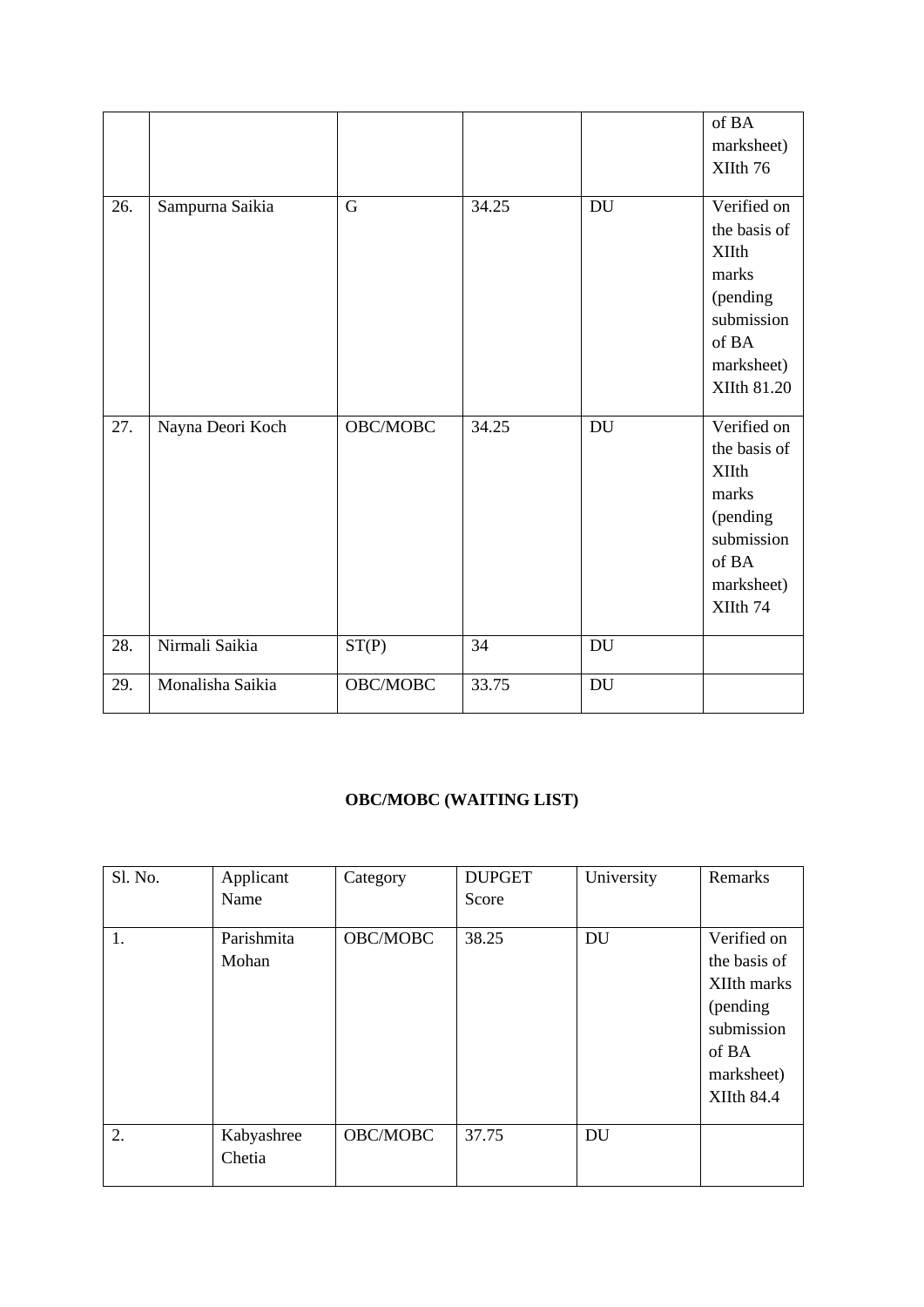| 3.  | Nishrita Dutta           | OBC/MOBC | 36.25 | DU                         |                                                                                                                  |
|-----|--------------------------|----------|-------|----------------------------|------------------------------------------------------------------------------------------------------------------|
| 4.  | Rimpi Begum              | OBC/MOBC | 36    | DU                         |                                                                                                                  |
| 5.  | Ashapurna<br>Gogoi       | OBC/MOBC | 35.50 | <b>DU</b>                  |                                                                                                                  |
| 6.  | Gourangi<br><b>Borah</b> | OBC/MOBC | 35.25 | <b>DU</b>                  |                                                                                                                  |
| 7.  | Jimamoni<br>Gogoi        | OBC/MOBC | 35    | $DU$ (JB)                  | Verified on<br>the basis of<br>XIIth marks<br>(pending<br>submission<br>of BA<br>marksheet)<br><b>XIIth 83.2</b> |
| 8.  | Krishna Saikia           | OBC/MOBC | 35    | <b>DU</b>                  | Verified on<br>the basis of<br>XIIth marks<br>(pending<br>submission<br>of BA<br>marksheet)<br>XIIth 76          |
| 9.  | Nayna Deori<br>Koch      | OBC/MOBC | 34.25 | $\mathop{\rm DU}\nolimits$ |                                                                                                                  |
| 10. | Tonmoy<br>Chetia         | OBC/MOBC | 33.75 | <b>DU</b>                  | Verified on<br>the basis of<br>XIIth marks<br>(pending<br>submission<br>of BA<br>marksheet)<br><b>XIIth 84.6</b> |
| 11. | Monalisha<br>Saikia      | OBC/MOBC | 33.75 | <b>DU</b>                  | Verified on<br>the basis of<br>XIIth marks<br>(pending<br>submission<br>of BA<br>marksheet)<br><b>XIIth 77.8</b> |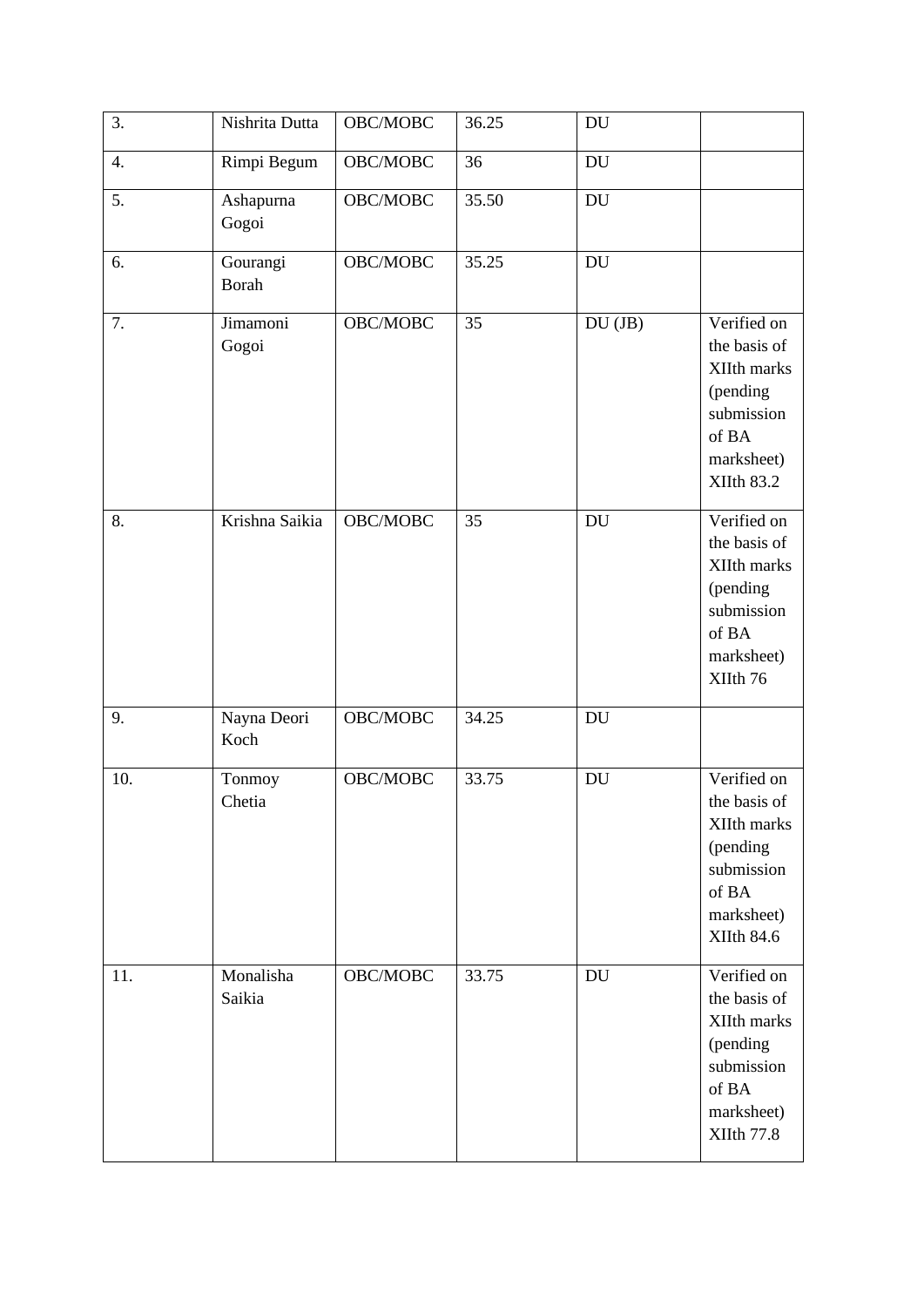| 12. | Gayatri Chetia<br>Phukan | OBC/MOBC | 33.50 | DU                         |                                                                                                                  |
|-----|--------------------------|----------|-------|----------------------------|------------------------------------------------------------------------------------------------------------------|
| 13. | Emon Saikia              | OBC/MOBC | 33.25 | DU                         |                                                                                                                  |
| 14. | Nishita Bharali          | OBC/MOBC | 32.75 | DU                         |                                                                                                                  |
| 15. | Gunalakhi<br>Gogoi       | OBC/MOBC | 32.50 | DU                         |                                                                                                                  |
| 16. | Alympika<br>Gogoi        | OBC/MOBC | 31.50 | DU                         | Verified on<br>the basis of<br>XIIth marks<br>(pending<br>submission<br>of BA<br>marksheet)<br><b>XIIth 78.2</b> |
| 17. | Chumpi Gogoi             | OBC/MOBC | 31.50 | DU                         | Verified on<br>the basis of<br>XIIth marks<br>(pending<br>submission<br>of BA<br>marksheet)<br><b>XIIth 75.4</b> |
| 18. | Nitu Chetry              | OBC/MOBC | 31    | DU                         |                                                                                                                  |
| 19. | Gouranga<br>Protim Gogoi | OBC/MOBC | 30.75 | $\mathop{\rm DU}\nolimits$ | Verified on<br>the basis of<br>XIIth marks<br>(pending<br>submission<br>of BA<br>marksheet)<br><b>XIIth 81.6</b> |
| 20. | Angel Bora               | OBC/MOBC | 30.75 | DU                         | Verified on<br>the basis of<br>XIIth marks<br>(pending<br>submission<br>of BA<br>marksheet)<br>XIIth 78.20       |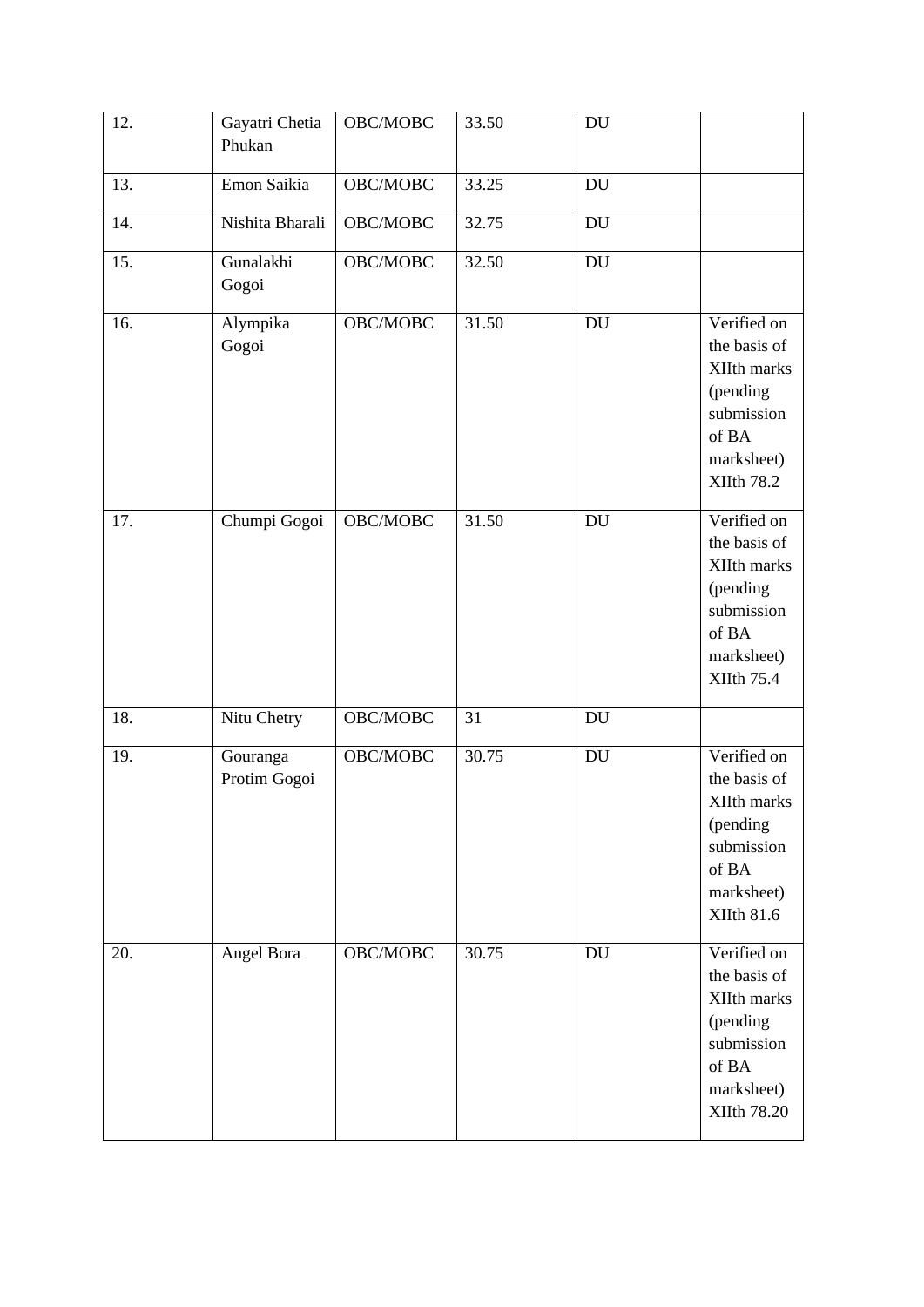## **SC (WAITING LIST)**

| Sl. No. | Applicant            | Category        | <b>DUPGET</b> | University                 | Remarks                                                                                                          |
|---------|----------------------|-----------------|---------------|----------------------------|------------------------------------------------------------------------------------------------------------------|
|         | Name                 |                 | Score         |                            |                                                                                                                  |
| 1.      | Shanti Das           | <b>SC</b>       | 27.25         | $\mathbf{D}\mathbf{U}$     |                                                                                                                  |
| 2.      | Runu Razak           | <b>SC</b>       | 26.50         | $\mathop{\rm DU}\nolimits$ |                                                                                                                  |
| 3.      | Dikshita<br>Kashyap  | <b>SC</b>       | 26.25         | DU                         |                                                                                                                  |
| 4.      | Bedasubash<br>Tonmoy | $\overline{SC}$ | 21            | DU                         |                                                                                                                  |
| 5.      | Adrija<br>Hazarika   | <b>SC</b>       | 18.75         | DU                         |                                                                                                                  |
| 6.      | Padmanav<br>Bora     | <b>SC</b>       | 18.50         | $\mathop{\rm DU}\nolimits$ |                                                                                                                  |
| 7.      | Priyanka Das         | <b>SC</b>       | 17.50         | $\operatorname{DU}$        | Verified on<br>the basis of<br>XIIth marks<br>(pending<br>submission<br>of BA<br>marksheet)<br><b>XIIth 78.4</b> |
| 8.      | Anamika<br>Mandal    | <b>SC</b>       | 17.50         | DU                         | Verified on<br>the basis of<br>XIIth marks<br>(pending<br>submission<br>of BA<br>marksheet)<br>XIIth 73          |
| 9.      | Mamta<br>Rabidas     | <b>SC</b>       | 17.50         | <b>DU</b>                  | Verified on<br>the basis of<br>XIIth marks<br>(pending<br>submission<br>of BA<br>marksheet)<br>XIIth 71          |
| 10.     | Sanghamitra<br>Das   | <b>SC</b>       | 12.75         | $\operatorname{DU}$        |                                                                                                                  |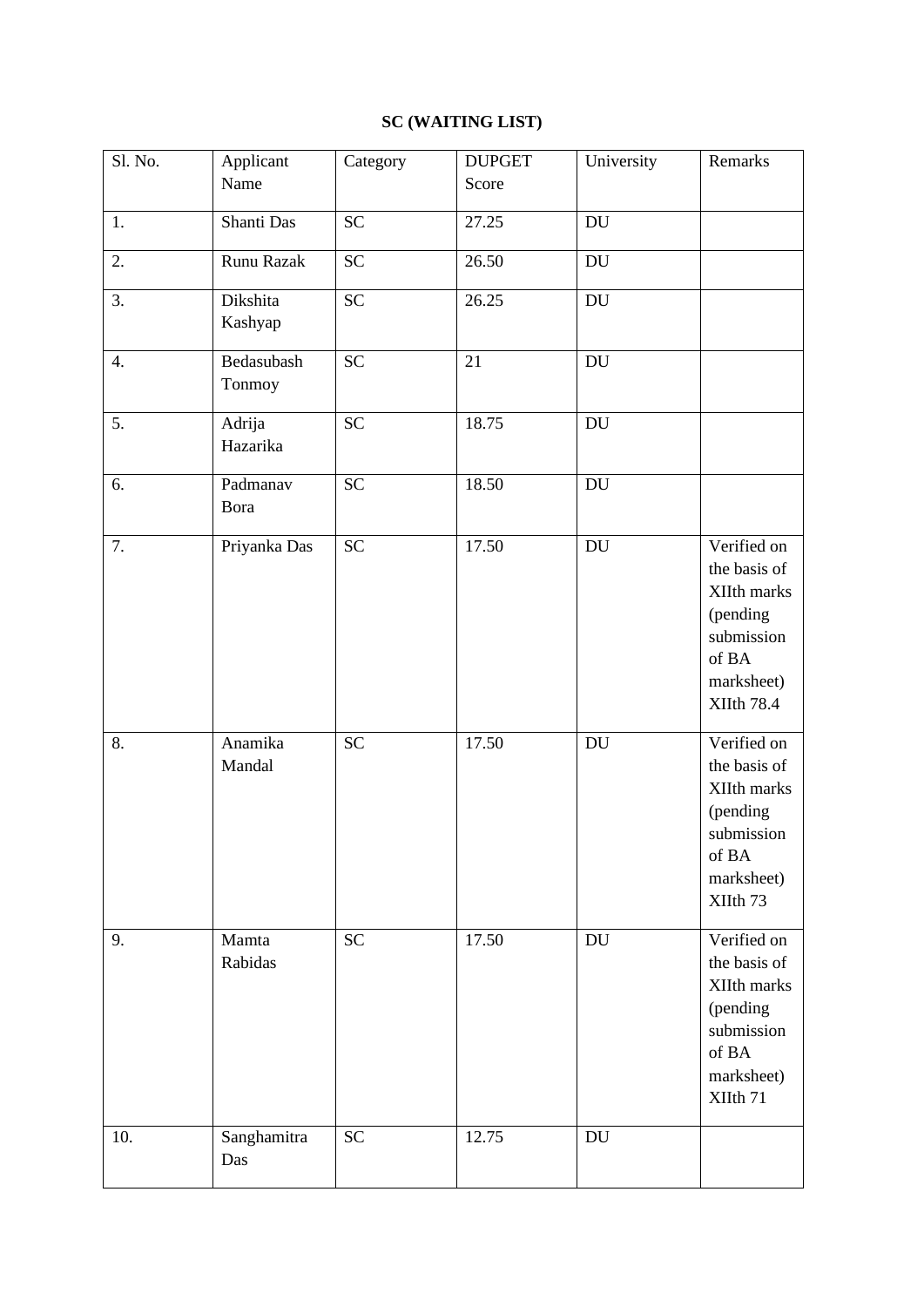# **ST(P) (WAITING LIST)**

| Sl. No. | Applicant            | Category | <b>DUPGET</b> | University                         | Remarks                                                                                                    |
|---------|----------------------|----------|---------------|------------------------------------|------------------------------------------------------------------------------------------------------------|
|         | Name                 |          | Score         |                                    |                                                                                                            |
| 1.      | Priyanka<br>Narah    | ST(P)    | 27            | DU                                 |                                                                                                            |
| 2.      | Pushpalata<br>Mili   | ST(P)    | 26.75         | <b>DU</b>                          | Verified on<br>the basis of<br>XIIth marks<br>(pending<br>submission<br>of BA<br>marksheet)<br>XIIth 73.20 |
| 3.      | Dipti Pegu           | ST(P)    | 26.75         | <b>DU</b>                          | Verified on<br>the basis of<br>XIIth marks<br>(pending<br>submission<br>of BA<br>marksheet)<br>XIIth 55    |
| 4.      | Daisymoni<br>Kaman   | ST(P)    | 24.50         | DU (North<br>Lakhimpur<br>College) |                                                                                                            |
| 5.      | Supriya Doley        | ST(P)    | 23.50         | $\mathop{\rm DU}\nolimits$         |                                                                                                            |
| 6.      | Debashree<br>Kutum   | ST(P)    | 23.25         | <b>DU</b>                          |                                                                                                            |
| 7.      | Ranee Boruah         | ST(P)    | 22.75         | DU                                 |                                                                                                            |
| 8.      | Akata Saikia         | ST(P)    | 22.50         | $\operatorname{DU}$                |                                                                                                            |
| 9.      | Pooja Deori          | ST(P)    | 22            | DU                                 |                                                                                                            |
| 10.     | Bhagyashree<br>Rabha | ST(P)    | 21            | DU (JB<br>College)                 |                                                                                                            |
| 11.     | Pangkhi<br>Sonowal   | ST(P)    | 20.25         | DU                                 |                                                                                                            |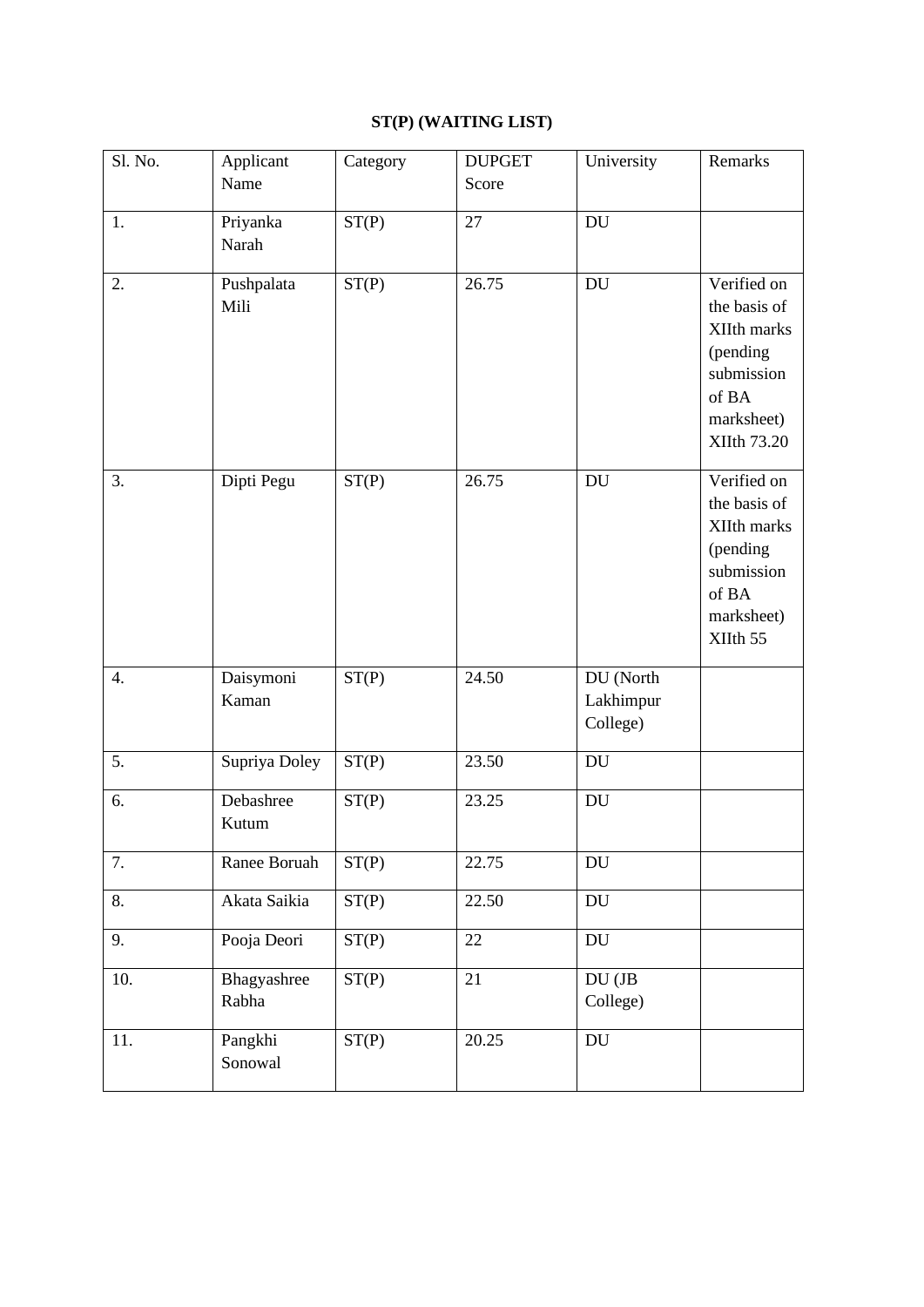## **ST(H) (WAITING LIST)**

| Sl. No. | Applicant<br>Name          | Category | <b>DUPGET</b><br>Score | University | Remarks |
|---------|----------------------------|----------|------------------------|------------|---------|
| 1.      | Tonwang<br>Arangham        | ST(H)    | 14.50                  | <b>DU</b>  |         |
| 2.      | Sujata Singkai             | ST(H)    | 10.50                  | <b>DU</b>  |         |
| 3.      | Robika<br>Ronghangpi       | ST(H)    | 8.25                   | <b>DU</b>  |         |
| 4.      | <b>Bidya Sing</b><br>Teron | ST(H)    | 2.75                   | <b>DU</b>  |         |
| 5.      | Pezachuno<br>Angami        | ST(H)    | 2.50                   | <b>DU</b>  |         |

## **EWS (WAITING LIST)**

| Sl. No.          | Applicant<br>Name    | Category    | <b>DUPGET</b><br>Score | University                         | Remarks |
|------------------|----------------------|-------------|------------------------|------------------------------------|---------|
| 1.               | Momotaz<br>Begam     | G           | 32.50                  | <b>DU</b>                          |         |
| 2.               | Rakhi Ghosh          | G           | 31.50                  | <b>DU</b>                          |         |
| 3.               | Ankur Dutta          | G           | 26.75                  | DU (North<br>Lakhimpur<br>College) |         |
| $\overline{4}$ . | Aasha Devi           | G           | 26.25                  | DU                                 |         |
| 5.               | Harshita<br>Hazarika | $\mathbf G$ | 25.75                  | DU                                 |         |
| 6.               | Ananya<br>Madhukalya | G           | 25                     | <b>DU</b>                          |         |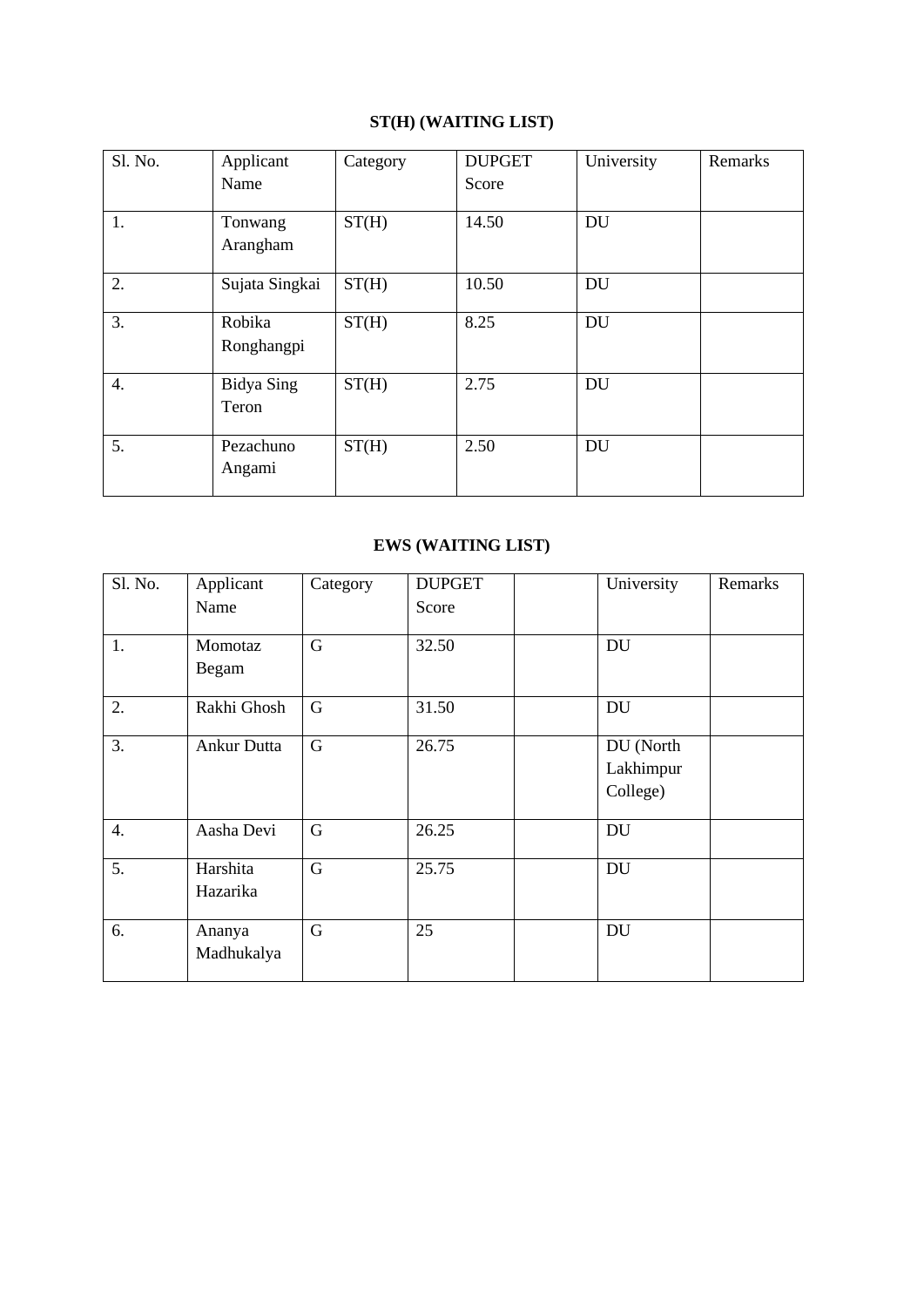# **OTHER UNIVERSITIES**

List of Provisionally Selected Candidates under Merit for Admission into M.A. English, 2021-2022.

#### **UNRESERVED (MERIT LIST)**

| S1. | <b>Applicant Name</b> | Category      | <b>DUPGET</b> | University              | Remarks |
|-----|-----------------------|---------------|---------------|-------------------------|---------|
| No. |                       |               | Score         |                         |         |
| 1.  | Bidisha Das           | General $(G)$ | 66.25         | GU                      |         |
| 2.  | Shivangi Bordoloi     | G             | 59.25         | GU (Nowgong<br>College) |         |
| 3.  | Pooja Devi            | G             | 55.75         | GU                      |         |
| 4.  | <b>Tanmoy Pratap</b>  | General $(G)$ | 54.75         | GU                      |         |

#### **OBC/MOBC (MERIT LIST)**

| Sl. No. | Applicant<br>Name            | Category | <b>DUPGET</b><br>Score | University | Remarks |
|---------|------------------------------|----------|------------------------|------------|---------|
| . .     | Sandhyarani<br><b>Boruah</b> | OBC/MOBC | 48.50                  | GU         |         |

#### **SC (MERIT LIST)**

| Sl. No. | Applicant<br>Name | Category | <b>DUPGET</b><br>Score | University | Remarks |
|---------|-------------------|----------|------------------------|------------|---------|
| . .     | Dalbir Singh      | SС       | 46                     | GU         |         |

#### **ST(P) (MERIT LIST)**

| Sl. No. | Applicant<br>Name   | Category | <b>DUPGET</b><br>Score | University | Remarks |
|---------|---------------------|----------|------------------------|------------|---------|
| 1.      | Nandita<br>Mahilary | ST(P)    | 53.50                  | GU         |         |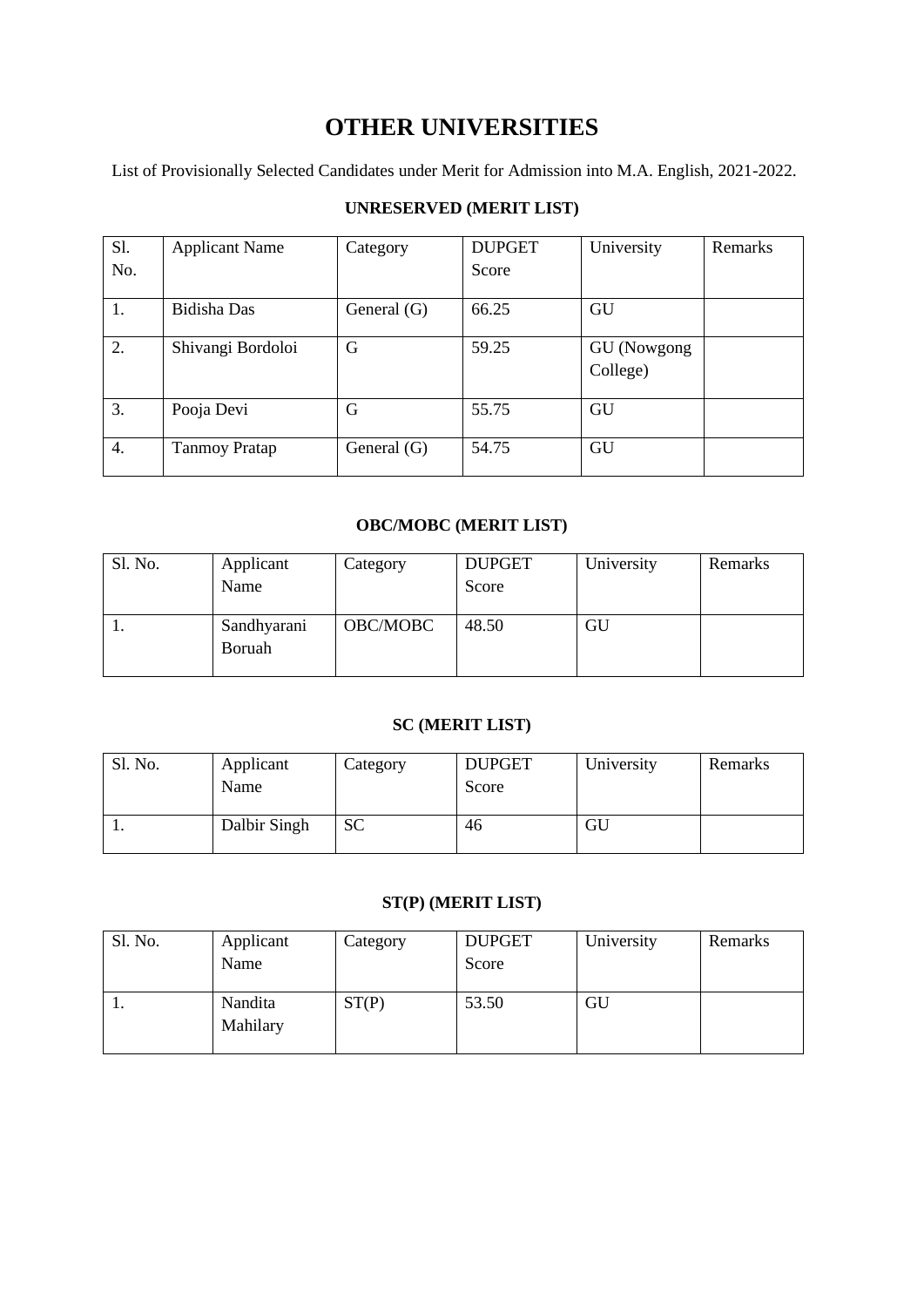#### **ST(H) (MERIT LIST)**

| Sl. No. | Applicant<br>Name    | Category | <b>DUPGET</b><br>Score | University | Remarks |
|---------|----------------------|----------|------------------------|------------|---------|
| 1.      | Mirtalin<br>Timungpi | ST(H)    | 9.25                   | GU         |         |

#### **EWS (MERIT LIST)**

| Sl. No. | Applicant<br>Name                  | Category      | <b>DUPGET</b><br>Score | University | Remarks |
|---------|------------------------------------|---------------|------------------------|------------|---------|
| 1.      | <b>Jyotimoy</b><br><b>Bordoloi</b> | General $(G)$ | 43.50                  | GU         |         |

**The Seats remaining vacant after Admission of the eligible candidates from the Provisional Merit List shall be filled up from the List of eligible Waitlisted Candidates (below) on the same day, i.e. on 08.10.2021 (from 2:30 p.m. onwards). This Information modifies the Schedule Notification of the DUPGET 2021 Result vide Memo No. DU/DR-A/DUPGET 21/1130 dated 04.10.2021.**

#### **UNRESERVED (WAITING LIST)**

| S1.              | <b>Applicant Name</b> | Category    | <b>DUPGET</b> | University                          | Remarks |
|------------------|-----------------------|-------------|---------------|-------------------------------------|---------|
| No.              |                       |             | Score         |                                     |         |
| 1.               | Nandita Mahilary      | ST(P)       | 53.50         | GU (Nowgong<br>College)             |         |
| 2.               | Sreosi Sarkar         | $\mathbf G$ | 49.50         | Assam Royal<br>Global<br>University |         |
| 3.               | Sandhyarani Boruah    | OBC/MOBC    | 48.50         | GU                                  |         |
| $\overline{4}$ . | <b>Bikash Parik</b>   | G           | 48            | GU                                  |         |
| 5.               | Rituparna Das         | OBC/MOBC    | 47.75         | GU                                  |         |
| 6.               | Moumita Gogoi         | OBC/MOBC    | 46.75         | GU                                  |         |
| 7.               | Rafika Farnaz         | $\mathbf G$ | 46.50         | GU                                  |         |
| 8.               | Dalbir Singh          | <b>SC</b>   | 46            | GU                                  |         |
| 9.               | Jyotimoy Bordoloi     | $\mathbf G$ | 43.50         | GU                                  |         |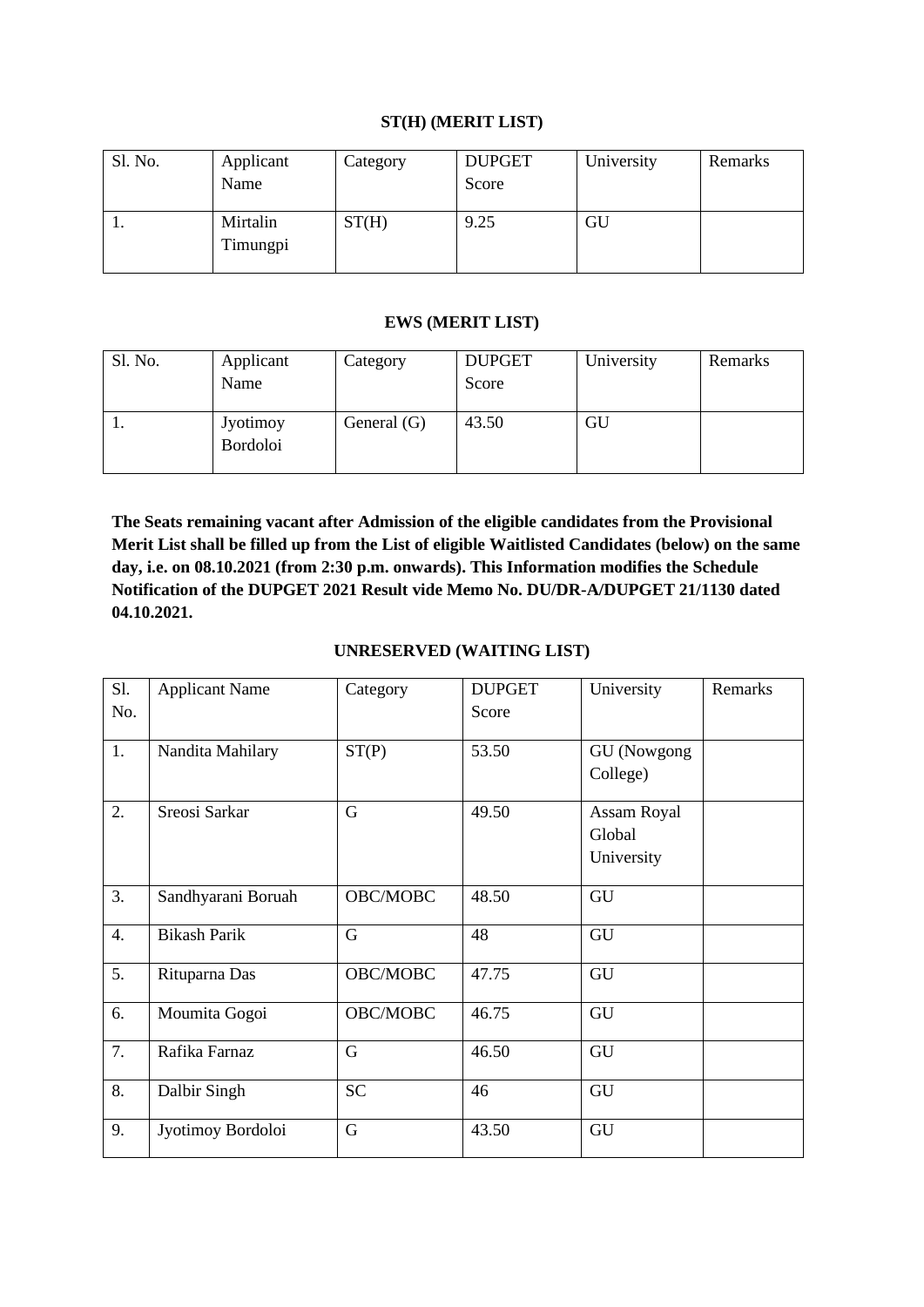| 10. | Aishwarya Lakhmi<br>Sharma Thakur | $\mathbf G$    | 42.50 | GU                             |                                                                                                                            |
|-----|-----------------------------------|----------------|-------|--------------------------------|----------------------------------------------------------------------------------------------------------------------------|
| 11. | Susma Das Biswas                  | $\mathbf G$    | 42.25 | ${\rm GU}$                     |                                                                                                                            |
| 12. | Anjali Doley                      | ST(P)          | 40    | GU                             |                                                                                                                            |
| 13. | Seemashree Kumari                 | OBC/MOBC       | 39.75 | ${\rm GU}$                     |                                                                                                                            |
| 14. | Sadika Sultana                    | $\mathbf G$    | 38.25 | GU                             |                                                                                                                            |
| 15. | Pranami Rajbonshi                 | OBC/MOBC       | 37.75 | GU                             |                                                                                                                            |
| 16. | Rumakshi Khaund                   | $\overline{G}$ | 37.25 | GU                             |                                                                                                                            |
| 17. | Nabanita Bhuyan                   | $\mathbf G$    | 36.25 | <b>GU</b> (Nowgong<br>College) |                                                                                                                            |
| 18. | Atlanta Goswami                   | $\mathbf G$    | 35.50 | <b>GU</b> (Nowgong<br>College) | Verified on<br>the basis of<br><b>XIIth</b><br>marks<br>(pending<br>submission<br>of BA<br>marksheet)<br><b>XIIth 80.2</b> |
| 19. | Farhin Yeasmin                    | $\mathbf G$    | 35.50 | GU                             | Verified on<br>the basis of<br><b>XIIth</b><br>marks<br>(pending<br>submission<br>of BA<br>marksheet)<br><b>XIIth 79.6</b> |
| 20. | Sonali Paul                       | OBC/MOBC       | 34.75 | GU                             |                                                                                                                            |
| 21. | Kunal Kumar Das                   | G              | 34.25 | ${\rm GU}$                     | Verified on<br>the basis of<br><b>XIIth</b><br>marks<br>(pending<br>submission<br>of BA<br>marksheet)<br><b>XIIth 86.4</b> |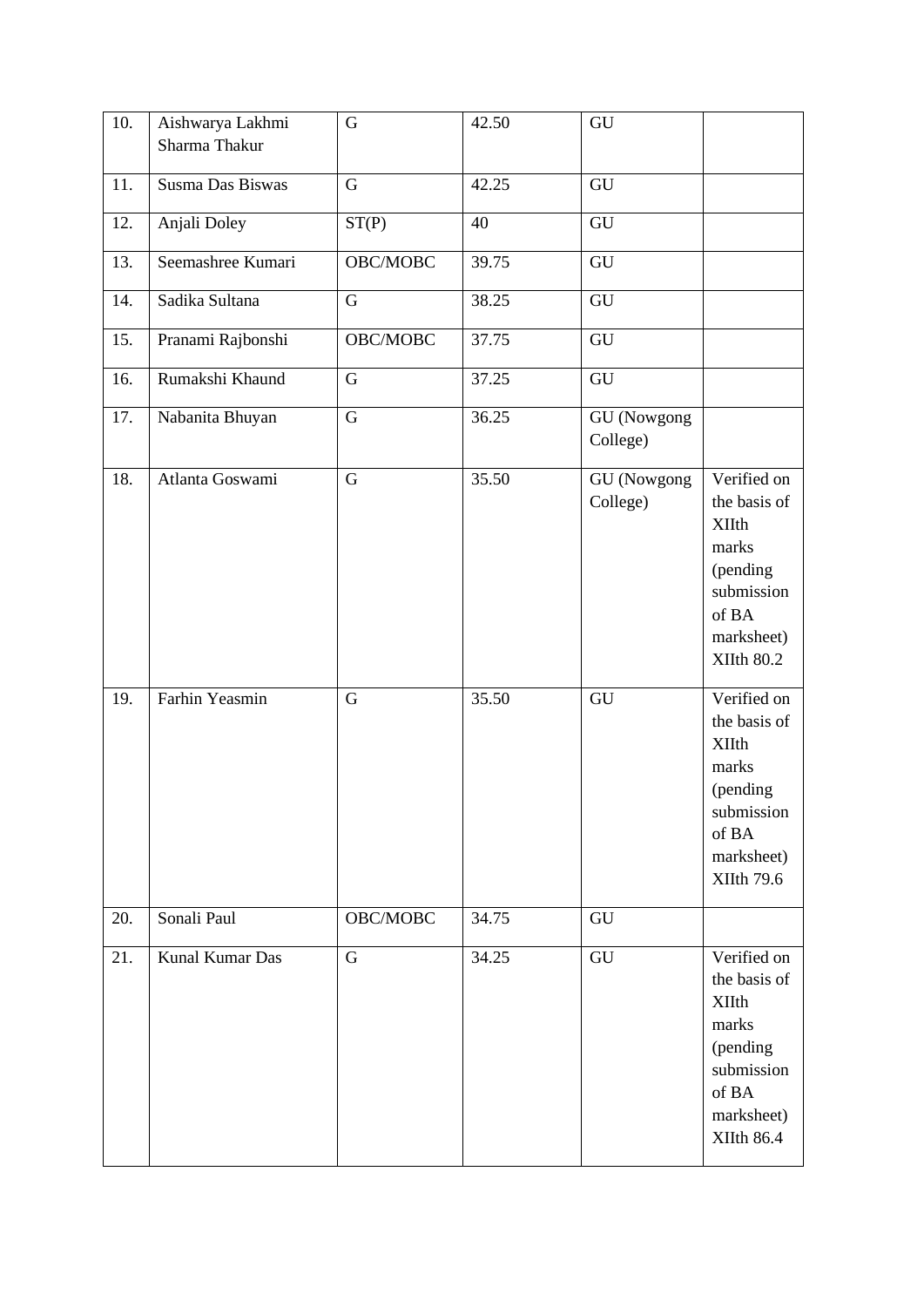| 22. | Shabana Rahman    | G              | 34.25 | <b>GU</b> (Nowgong<br>College) | Verified on<br>the basis of<br><b>XIIth</b><br>marks<br>(pending<br>submission<br>of BA<br>marksheet)<br><b>XIIth 84.8</b> |
|-----|-------------------|----------------|-------|--------------------------------|----------------------------------------------------------------------------------------------------------------------------|
| 23. | Priyam Baruah     | OBC/MOBC       | 33.75 | GU                             | Verified on<br>the basis of<br><b>XIIth</b><br>marks<br>(pending<br>submission<br>of BA<br>marksheet)<br><b>XIIth 87.8</b> |
| 24. | Chinmoy Bhargav   | $\overline{G}$ | 33.75 | GU                             | Verified on<br>the basis of<br><b>XIIth</b><br>marks<br>(pending<br>submission<br>of BA<br>marksheet)<br>XIIth 64          |
| 25. | Trishna Rabha     | ST(P)          | 33.50 | GU                             |                                                                                                                            |
| 26. | Riva Dewri Chagra | ST(P)          | 32.75 | <b>GU</b> (Nowgong<br>College) |                                                                                                                            |

## **OBC/MOBC (WAITING LIST)**

| Sl. No. | Applicant            | Category | <b>DUPGET</b> | University | Remarks |
|---------|----------------------|----------|---------------|------------|---------|
|         | Name                 |          | Score         |            |         |
|         | Rituparna Das        | OBC/MOBC | 47.75         | GU         |         |
| 2.      | Moumita<br>Gogoi     | OBC/MOBC | 46.75         | GU         |         |
| 3.      | Seemashree<br>Kumari | OBC/MOBC | 39.75         | GU         |         |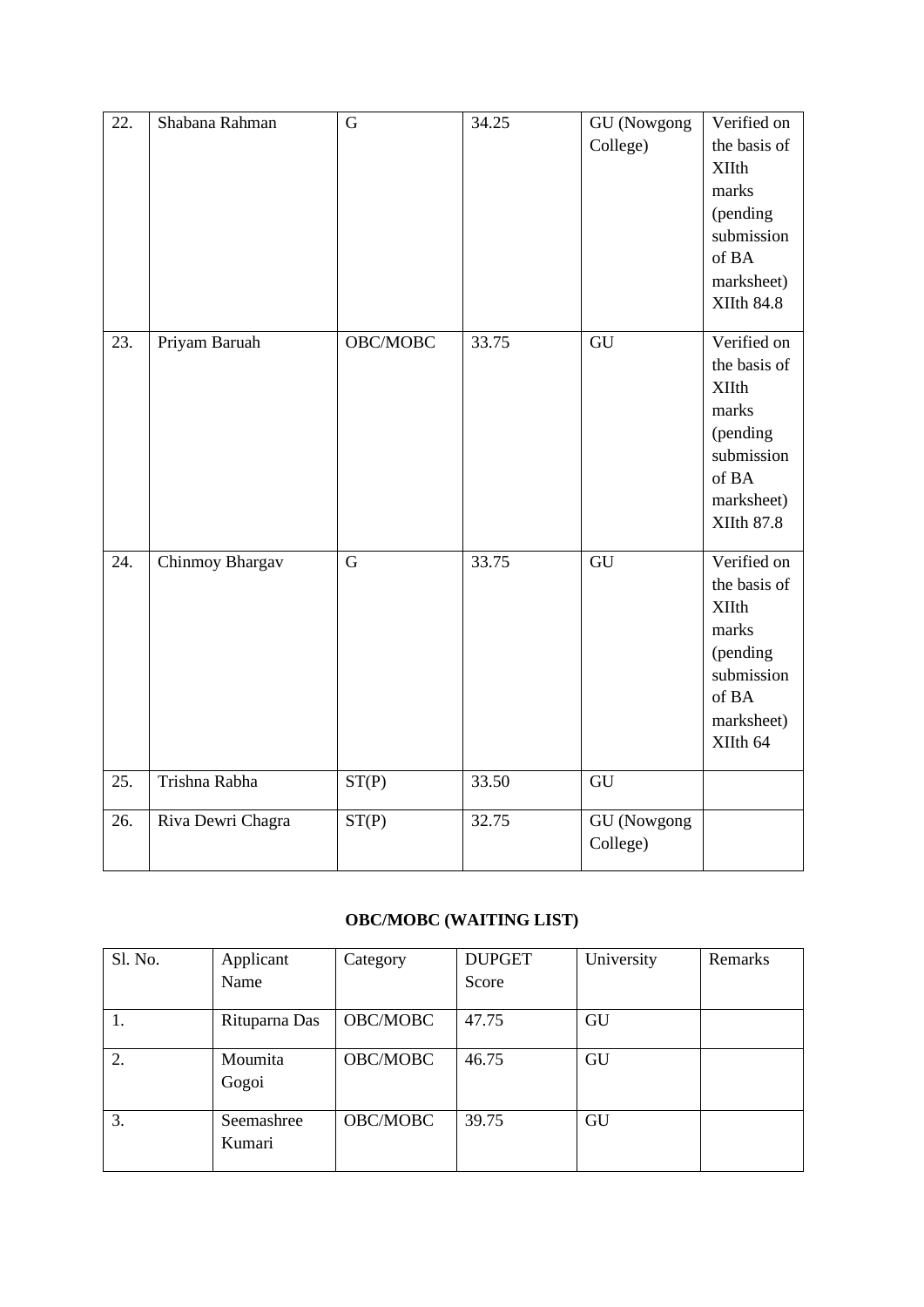| 4. | Pranami<br>Rajbonshi | OBC/MOBC | 37.75 | GU |  |
|----|----------------------|----------|-------|----|--|
| J. | Sonali Paul          | OBC/MOBC | 34.75 | GU |  |

## **SC (WAITING LIST)**

| Sl. No. | Applicant<br>Name          | Category  | <b>DUPGET</b><br>Score | University | Remarks |
|---------|----------------------------|-----------|------------------------|------------|---------|
| 1.      | Darshana<br>Thakuria       | <b>SC</b> | 31.25                  | GU         |         |
| 2.      | Anamika<br>Mohari          | <b>SC</b> | 28.25                  | GU         |         |
| 3.      | Gautam Raha                | <b>SC</b> | 26.75                  | GU         |         |
| 4.      | Dibasmita<br><b>Baruah</b> | <b>SC</b> | 24                     | GU         |         |
| 5.      | Arya Baral                 | <b>SC</b> | 17.25                  | GU         |         |
| 6.      | Jyoti Roy                  | <b>SC</b> | 15                     | GU         |         |
| 7.      | Ankita Borah               | <b>SC</b> | 13.75                  | GU         |         |

## **ST(P) (WAITING LIST)**

| Sl. No. | Applicant     | Category | <b>DUPGET</b> | University  | Remarks |
|---------|---------------|----------|---------------|-------------|---------|
|         | Name          |          | Score         |             |         |
| 1.      | Anjali Doley  | ST(P)    | 40            | GU          |         |
| 2.      | Trishna Rabha | ST(P)    | 33.50         | GU          |         |
| 3.      | Riva Dewri    | ST(P)    | 32.75         | GU (Nowgong |         |
|         | Chagra        |          |               | College)    |         |
| 4.      | Bithika       | ST(P)    | 30            | Cotton      |         |
|         | Khakhlary     |          |               | University  |         |
| 5.      | Rima Boro     | ST(P)    | 29.25         | GU          |         |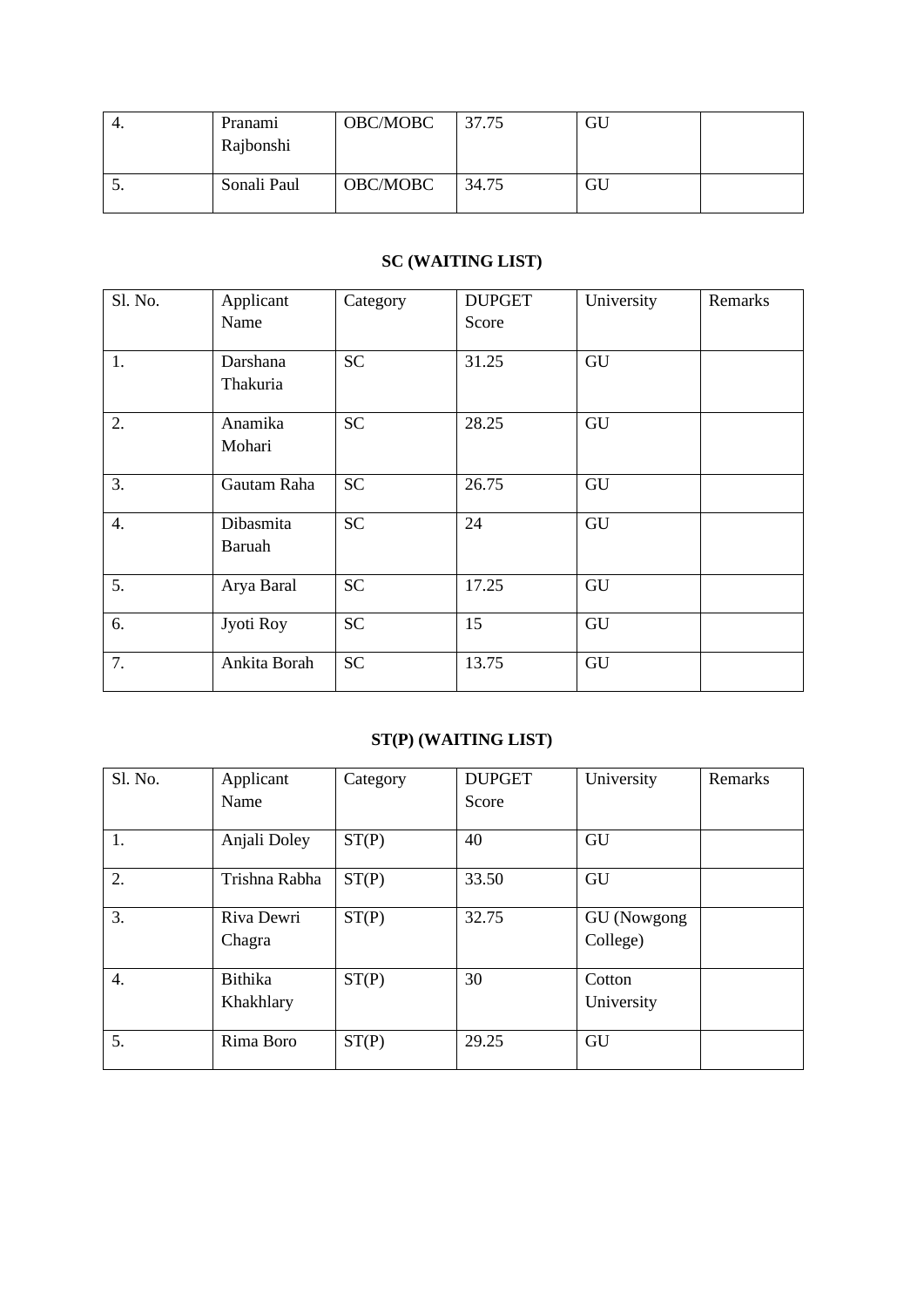## **ST(H) (WAITING LIST)**

| Sl. No. | Applicant<br>Name                  | Category  | <b>DUPGET</b><br>Score | University | Remarks   |
|---------|------------------------------------|-----------|------------------------|------------|-----------|
| .,      | N <sub>O</sub><br><b>APPLICANT</b> | <b>NA</b> | <b>NA</b>              | NA         | <b>NA</b> |

## **EWS (WAITING LIST)**

| Sl. No.          | Applicant<br>Name          | Category    | <b>DUPGET</b><br>Score | University | Remarks |
|------------------|----------------------------|-------------|------------------------|------------|---------|
| 1.               | Susma Das<br><b>Biswas</b> | General (G) | 42.25                  | GU         |         |
| 2.               | Siddhartha<br>Goswami      | G           | 31.75                  | GU         |         |
| 3.               | Rezina<br>Yeasmin          | G           | 31                     | GU         |         |
| $\overline{4}$ . | Nasiruddin<br>Sarkar       | G           | 29                     | GU         |         |
| 5.               | Manjistha<br>Deka          | G           | 28.75                  | GU         |         |

#### **Distribution of Seats:**

|        |                                 |                                        |                                                                   |                                                  | 80% for the Dibrugarh University Students                                             |                               |                             |                   | 20% for the Other University Students |                   |            |                                                                                       |                                                                                              |                       |                  |                                                                             |       |
|--------|---------------------------------|----------------------------------------|-------------------------------------------------------------------|--------------------------------------------------|---------------------------------------------------------------------------------------|-------------------------------|-----------------------------|-------------------|---------------------------------------|-------------------|------------|---------------------------------------------------------------------------------------|----------------------------------------------------------------------------------------------|-----------------------|------------------|-----------------------------------------------------------------------------|-------|
| Intake | ರ<br>$\Phi$<br>ω<br>∞<br>ω<br>∽ | ℅<br>◡<br>$\Omega$<br>Ř<br>ご<br>⋝<br>◡ | ⌒<br>۰o<br>∝<br>$\overline{ }$<br>$\check{\phantom{a}}$<br>◡<br>Ō | ⌒<br>0%<br>$\check{ }$<br>∞<br>S<br>niai<br>Plai | $\overline{\phantom{1}}$<br>5%<br>⊢<br>$\check{ }$<br>$\boldsymbol{\omega}$<br>S<br>Ē | ➤<br>℅<br>∊<br>s<br>£         | ದ<br>↩<br>٥<br>ā<br>⊷<br>نە | 80%<br>ð<br>Total | ರ<br>٥<br>∸<br>Se,<br>ne<br>∽         | ⌒<br>5%<br>Ř<br>J | %<br>SC(7) | (0%)<br>$\overline{\phantom{0}}$<br>⊢<br>$\overline{\phantom{0}}$<br>s<br>S<br>Plains | $\overline{\phantom{1}}$<br>℅<br>n<br>⊢<br>$\overline{\phantom{a}}$<br>$\sim$<br>$\sim$<br>Ē | ⋗<br>ä<br>℅<br>n<br>≘ | ದ<br>ä<br>ā<br>⊷ | శ<br>Ò<br>$\bar{\sim}$<br>$\overline{\phantom{0}}$<br>ö<br>−<br>ದ<br>ಕ<br>⊢ | Total |
|        |                                 | පී                                     |                                                                   |                                                  |                                                                                       | ⊳<br>$\mathbf{S}_{\pm}$<br>்ப | €                           |                   |                                       | B                 |            |                                                                                       |                                                                                              | $\mathbf{S}$<br>ш     | <b>Other</b>     |                                                                             |       |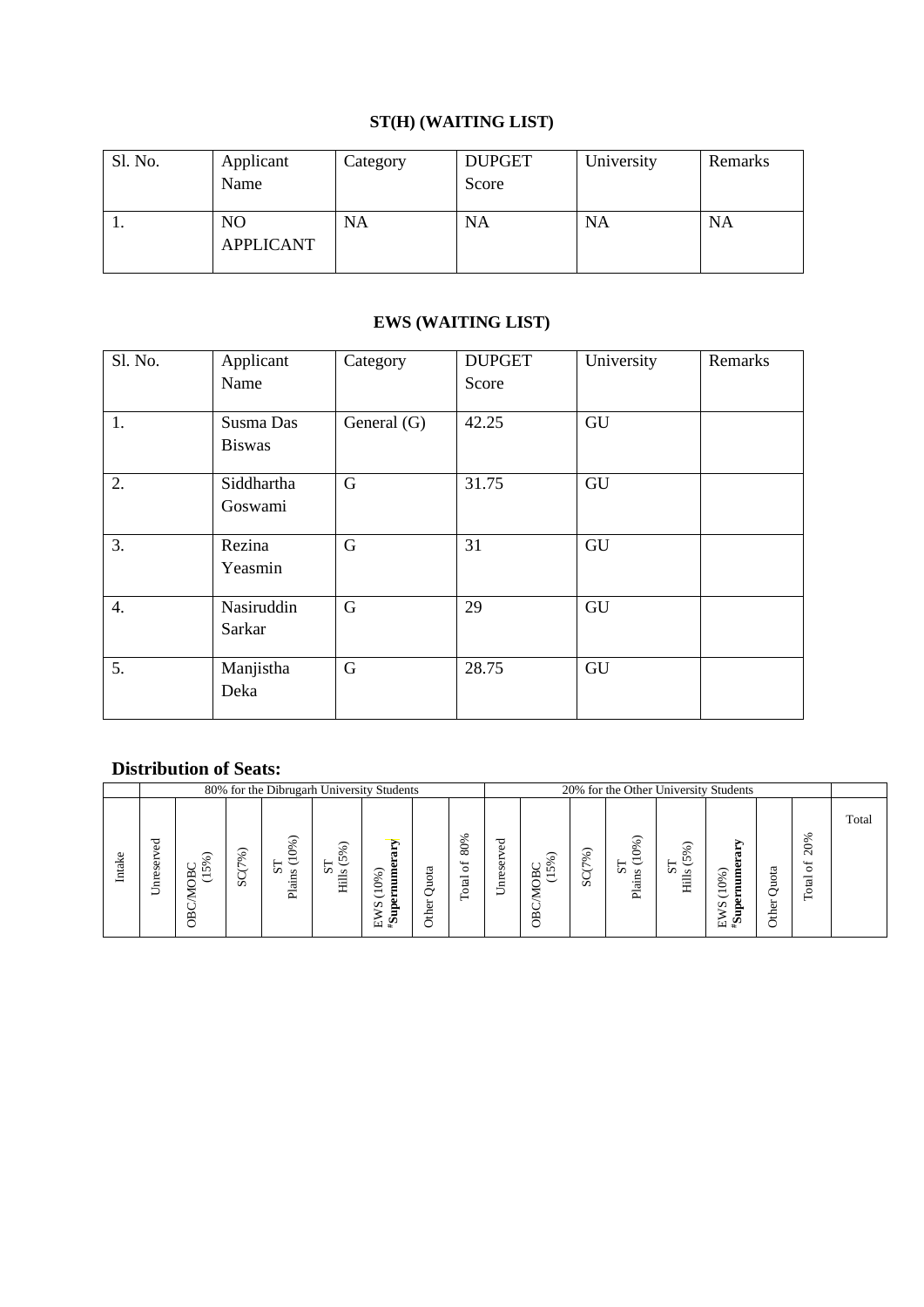## **Other Quota**

*(Please refer the Reservation and Relaxation Rules for admission to the PG, UG, Advanced PG Diploma, PG Diploma, Diploma and Certificate Programmes of Dibrugarh University)*

| <b>SI</b><br>No. | <b>Name</b> | <b>Application ID</b> | <b>Category of Selection</b>                 | <b>DU/Non-DU</b> student |
|------------------|-------------|-----------------------|----------------------------------------------|--------------------------|
| -1               |             |                       | Differently abled (5% of the total<br>seats) |                          |
| $\overline{2}$   |             |                       | Sons & Daughters of D.U. Employee            |                          |
| 3                |             |                       | <b>Sports</b>                                |                          |
| $\overline{4}$   |             |                       | <b>Art/Culture</b>                           |                          |
| 5                |             |                       | <b>Literary</b>                              |                          |
| 6                |             |                       | <b>NCC</b>                                   |                          |
| $7\phantom{.0}$  |             |                       | <b>NSS</b>                                   |                          |
| 8                |             |                       | <b>Tea and Ex-tea Community</b>              |                          |
| 9                |             |                       | <b>Local Gaon Panchayat</b>                  |                          |
| 10               |             |                       | Moran                                        |                          |
| 11               |             |                       | <b>Matak</b>                                 |                          |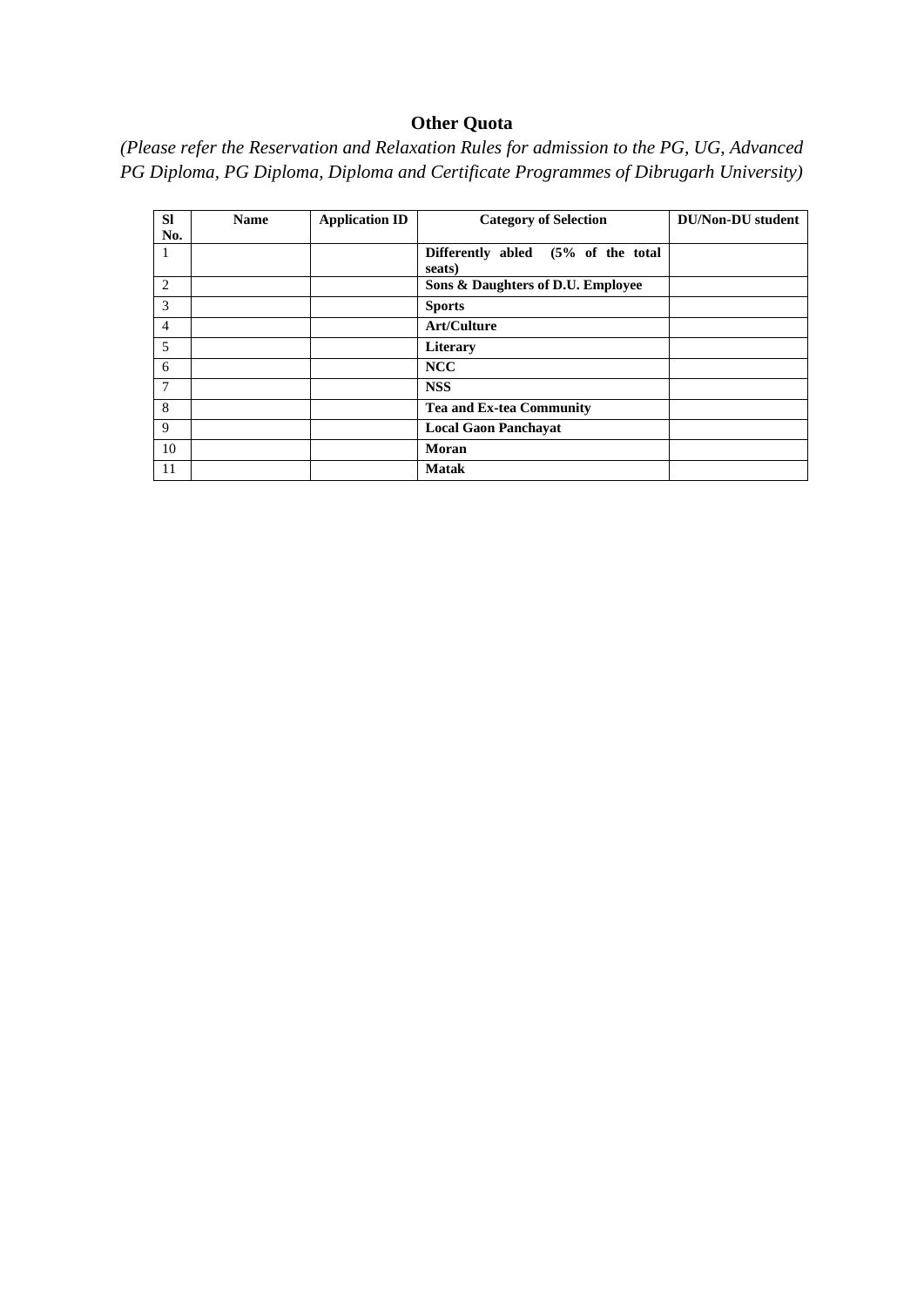# **FOR THE ATTENTION OF ALL CANDIDATES**

- Anti-Ragging Declaration: Admitted students are directed to submit the ANTI-RAGGING undertakings as instructed in the website on or before 22.10.2021, failing which their seats may be forfeited.
- Mode of Payment: Through SBI Collect only. **To pay fee through State Bank Collect please go through the following link:** <https://www.onlinesbi.sbi/sbicollect/icollecthome.htm> or Pay Admission Fee (SBI Collect) available in the home page of D.U. website
- This list is for immediate reference only. In case of any discrepancy, the University reserves the right to modify or cancel this list. This list is Provisional and it does not automatically imply admission.
- Please follow the Notification related to the Payment of Admission and other Fees attached herewith.
- The Admission shall be held in **Offline mode only** and candidates will have to be present in person for the admission.
- The merit of the Candidates securing the same score in DUPGET 2021 shall be determined on the basis of Marks secured in the BA/ B.Sc./ B.Com. OR Class 12<sup>th</sup>/10<sup>th</sup> Examinations.
- The candidates provisionally selected for Admission (under any category) shall have to bring the following documents on the date of admission:
	- o A print copy of the *Online Application* submitted along with the photocopies of all relevant testimonials.
	- o DUPGET 2021 *Score Card*.
	- o Domicile Certificate/Permanent Residence Certificate (PRC) of Assam for claiming the fee waiving benefit and Statutory Reservation.
	- o Undertaking on 'Provisional Admission' (Format of undertaking shall be available in the University website).
	- o All documents in *original* for producing before the Admission Committee.
	- o The Admission Fee, Course Fee, etc. (wherever applicable as per the Fee Structure given in the website).
- **The Admission Fee, Course Fee, etc. (wherever applicable) to be paid by the candidates at the time of admission through SBI Collect only.**
- The Admission of the candidates shall be held in the respective Departments/Centres for Studies on the scheduled date only.
- **The Selection and Admission of all Academic Programmes covered by this Notification shall be purely provisional and subject to fulfilment of requisite norms of Qualifying Examinations and other relevant criteria.**